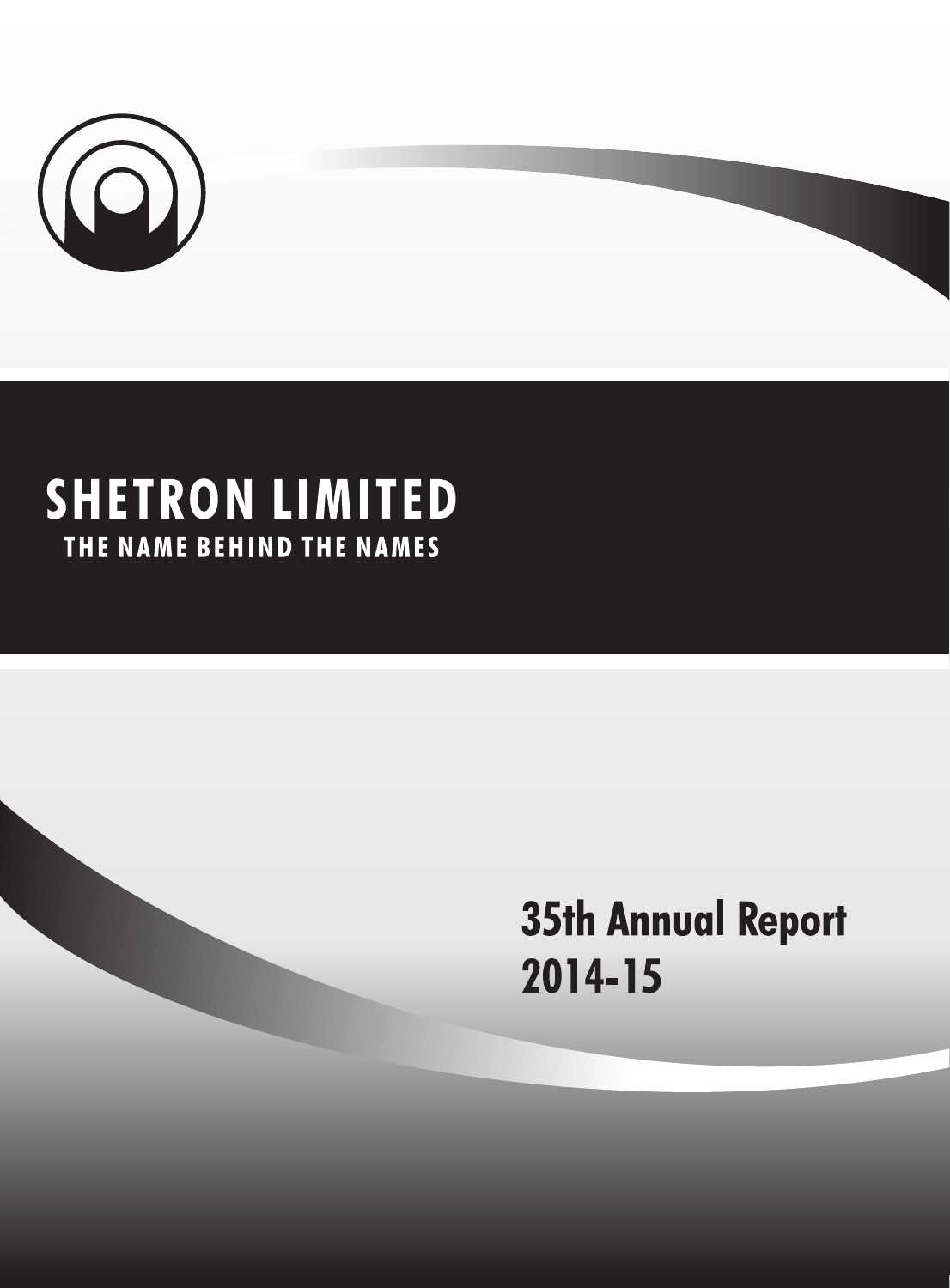## $\widehat{\mathbf{O}}$ **SHETRON LIMITED**

| <b>BOARD OF DIRECTORS</b>                  | Mr. Diwakar S. Shetty<br>Mr. Kartik Nayak<br>Mr. B.S. Patil<br>Dr. M. Mahadeviah<br>: Dr. P P Shastri<br>Mrs. Yashoda Diwakar Shetty     | Executive Chairman<br><b>Managing Director</b><br>Independent Director<br>Independent Director<br>Independent Director<br>Non-Executive Director |
|--------------------------------------------|------------------------------------------------------------------------------------------------------------------------------------------|--------------------------------------------------------------------------------------------------------------------------------------------------|
| <b>COMPANY SECRETARY</b>                   | Mr. Naveen S D                                                                                                                           |                                                                                                                                                  |
| <b>SHARES OF THE COMPANY ARE LISTED AT</b> | Bombay Stock Exchange Ltd<br>Phiroze Jeejeebhoy Towers,<br>Dalal Street, Mumbai - 400 001                                                |                                                                                                                                                  |
| <b>STATUTORY AUDITORS</b>                  | $\therefore$ PAL & SHANBHOGUE<br><b>Chartered Accountants</b><br>24, 4th Main, Malleswaram, Bangalore - 560 003                          |                                                                                                                                                  |
| <b>BANKERS</b>                             | : COSMOS CO-OPERATIVE BANK LIMITED<br>STATE BANK OF INDIA<br><b>BANK OF INDIA</b>                                                        |                                                                                                                                                  |
| <b>REGISTRAR AND TRANSFER AGENT</b>        | : INTEGRATED INDIA ENTERPRISES (INDIA) LIMITED,<br>No.30, Ramana Residency, 4th Cross, Sampige Road,<br>Malleswaram, Bangalore - 560 003 |                                                                                                                                                  |
| <b>REGISTERED OFFICE</b>                   | : Plot No.1, Bommasandra Industrial Area,<br>Hosur Road, BANGALORE - 560 099                                                             |                                                                                                                                                  |
| <b>FACTORIES</b>                           | : i. Plot No.1, Bommasandra Industrial Area<br>Hosur Road, BANGALORE - 560 099                                                           |                                                                                                                                                  |
|                                            | Mumbai-Nasik Highway, Post Vasind, Taluk Shahapur,<br>ii.                                                                                |                                                                                                                                                  |

Dist. Thane, MAHARASTRA - 421 604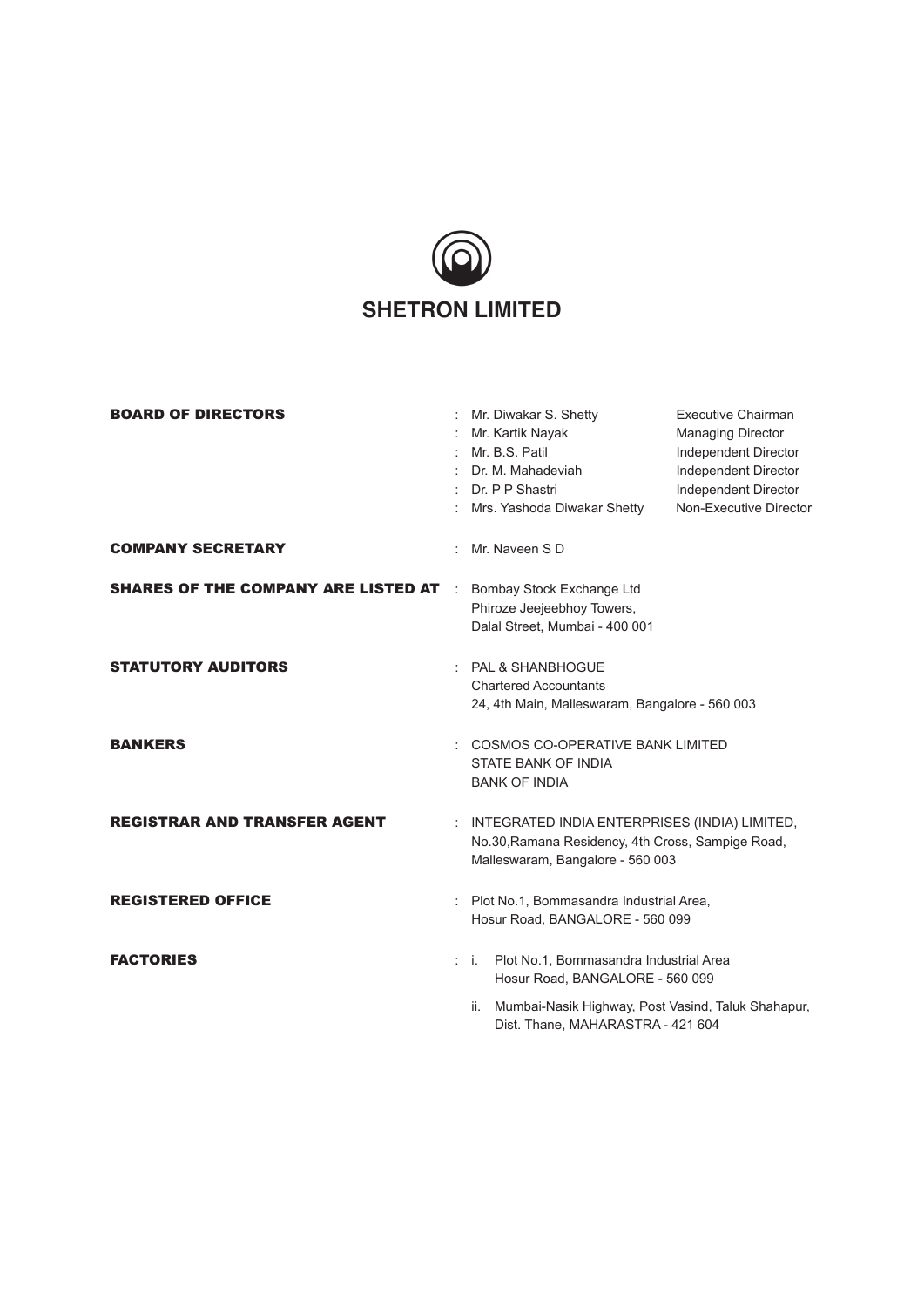

## **NOTICE**

Notice is hereby given that the **35th Annual General Meeting** of the members of **M/s Shetron Limited** will be held on **Wednesday, 16th September, 2015 at 10.00 A.M. at Koramangala Club, 6th Cross, CA 17, 6th Block, Bangalore – 560 095** to transact the following business :

#### **ORDINARY BUSINESS :**

#### **1) Adoption of Financial Statements :**

 To consider and adopt the Standalone and Consolidated Audited Financial Statement of Profit and Loss for the year ended 31st March, 2015 and the Audited Balance Sheet as at that date together with the Cash Flow Statement and the reports of the Board of Directors and Auditors thereon.

#### **2) Ratification of appointment of Statutory Auditors :**

 To consider and if thought fit to pass with or without modification(s) the following resolution as an **Ordinary Resolution :**

**"RESOLVED THAT** pursuant to Section 139, 142 and other applicable provisions of the Companies Act, 2013 and the Rules made thereunder, as amended from time to time, the Company hereby ratifies the appointment of M/s Pal & Shanbhogue, Chartered Accountants, Bangalore (Firm Registration No.2528 S) as the Auditors of the Company to hold office from the conclusion of this Annual General Meeting till the conclusion of the 36th Annual General Meeting of the Company, at a remuneration as may be mutually agreed between the Board of Directors and the Auditors."

#### **SPECIAL BUSINESS :**

#### **3) Appointment of Dr. P P Shastri as an Independent Director :**

 To consider and if thought fit, to pass with or without modification(s), the following resolution as an **Ordinary Resolution :** 

**"RESOLVED THAT** Dr. P P Shastri (holding DIN 02199254), who was appointed by the Board of Directors as an Additional Director of the Company with effect from 2nd February 2015 and who holds the office upto the date of this Annual General Meeting of the company in terms of Section 161 (1) of the Companies Act, 2013 ("the Act") and who is eligible for appointment and in respect of whom the Company has received a notice in writing under Section 160(1) of the Act from a Member proposing his candidature for the office of Director, be and is hereby appointed as Director of the Company."

**"RESOLVED FURTHER THAT** pursuant to the provisions of Sections 149, 152 and other applicable provisions, if any, of the Act, and the Rules framed thereunder read with Schedule IV to the Act, as amended from time to time, appointment of Dr. P P Shastri (who meets the criteria for independence as provided in Section 149(6) of the Act) as an Independent Director of the Company to hold office for one year for a term upto the conclusion of the 36th AGM of the Company be and is hereby approved."

#### **4) Appointment of Mrs. Yashoda Diwakar Shetty as Director :**

 To consider and if thought fit, to pass with or without modification(s), the following resolution as an **Ordinary Resolution :**

**"RESOLVED THAT** Mrs. Yashoda Diwakar Shetty (holding DIN 00798116), who was appointed by the Board of Directors as an Additional Director of the Company with effect from 2nd February 2015 and who holds the office upto the date of this Annual General Meeting of the Company pursuant to provisions of Section 161(1) of the Companies Act, 2013 ('the act') and who is eligible for appointment and in respect of whom the Company has received a notice in writing under Section 160(1) of the Act from a Member proposing her candidature for the office of Director, be and is hereby appointed a Director of the Company whose office will be determined by retirement by rotation."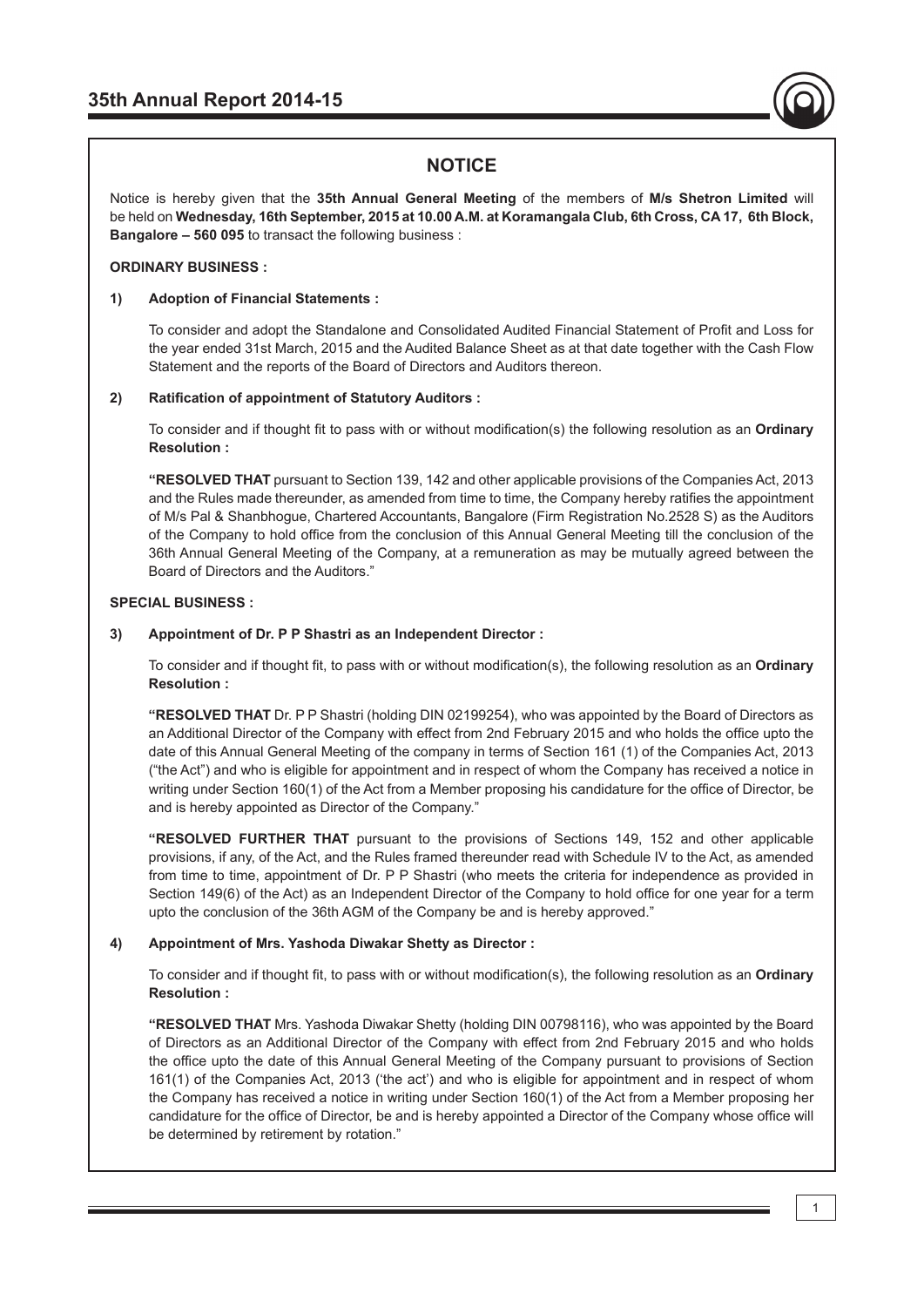

To consider and if thought fit to pass with or without modification(s) the following resolution as an **Ordinary Resolution :** 

**"RESOLVED THAT** pursuant to Section 148 and other applicable provisions, if any, of the Companies Act, 2013 and the rules made thereunder, as amended from time to time, the Company hereby ratifies the remuneration of  $\bar{\tau}$  75,000/- plus service tax and out-of-pocket expenses payable to Mr. Vishwanath Bhat, Proprietor, Bhat & Co, (Membership No. : 22986) who have been appointed by the Board of Directors as the Cost Auditor of the Company, to conduct the audit of Cost Records maintained by the Company for the Financial Year 2015-16."

#### **6) Borrowing Powers of the Company :**

 To consider and if thought fit, to pass with or without modification(s), the following resolution as a **Special Resolution:** 

**"RESOLVED THAT** in supersession of all the earlier resolutions passed in this regard under Companies Act, 1956 (earlier in force) and pursuant to the provisions of Section 180(1)(c) and other applicable provisions, if any, of the Companies Act, 2013 and the Rules made thereunder, as amended from time to time, the consent of the Company be and is hereby accorded to the Board of Directors of the Company to borrow money on behalf of the Company, from time to time, any sum or sums of monies which together with the monies already borrowed by the Company (apart from temporary loans obtained from the Company's bankers in the ordinary course of business) may exceed the aggregate paid-up share capital of the Company and its free reserves, (that is to say reserve not set apart for any specific purpose) provided that the total amount so borrowed by the Board shall not at any time exceed the limit of  $\bar{\tau}$  200 Crores (Rupees Two Hundred Crores only) or the aggregate of the paid up capital and free reserves of the Company, whichever is higher."

**"RESOLVED FURTHER THAT** the Board be and is hereby authorized to do all such acts, deeds and things, to execute all such documents, instruments and writings as may be required to give effect to this Resolution."

#### **7) Creation of Charges :**

 To consider and if thought fit, to pass with or without modification(s), the following resolution as a **Special Resolution:** 

**"RESOLVED THAT** in supersession of all the earlier resolutions passed in this regard under Companies Act, 1956 (earlier in force) and pursuant to the provisions of Section 180(1)(a) and other applicable provisions, if any, of the Companies Act, 2013, as amended from time to time, consent of the Company be and is hereby given to the Board of Directors of the Company to create such charges, mortgages and hypothecations in addition to the existing charges, mortgages and hypothecations created by the Company, on such movable and immovable properties, both present and future, and in such manner as the Board may deem fit, together with power to take over the substantial assets of the Company in certain events in favour of banks/financial institutions, other investing agencies and trustees for the holders of debentures/bonds/other instruments to secure rupee/foreign currency loans and/or the issue of debentures whether partly/fully convertible or nonconvertible and/or securities linked to Ordinary Shares/ 'A' Ordinary Shares and/or rupee/foreign currency convertible bonds and/or foreign currency bonds and/or bonds with share warrants attached (hereinafter collectively referred to as "Loans") provided that the total amount of Loans together with interest thereon, additional interest, compound interest, liquidated damages, commitment charges, premium on pre-payment or on redemption, costs, charges, expenses and all other monies payable by the Company in respect of the said Loans for which the charge is to be created, shall not, at any time exceed  $\bar{\tau}$  200 Crores (Rupees Two Hundred Crores only) or the aggregate of the paid up capital and free reserves of the Company, whichever is higher."

**"RESOLVED FURTHER THAT** the Board be and is hereby authorized to do all such acts, deeds and things, to execute all such documents, instruments and writings as may be required to give effect to this Resolution."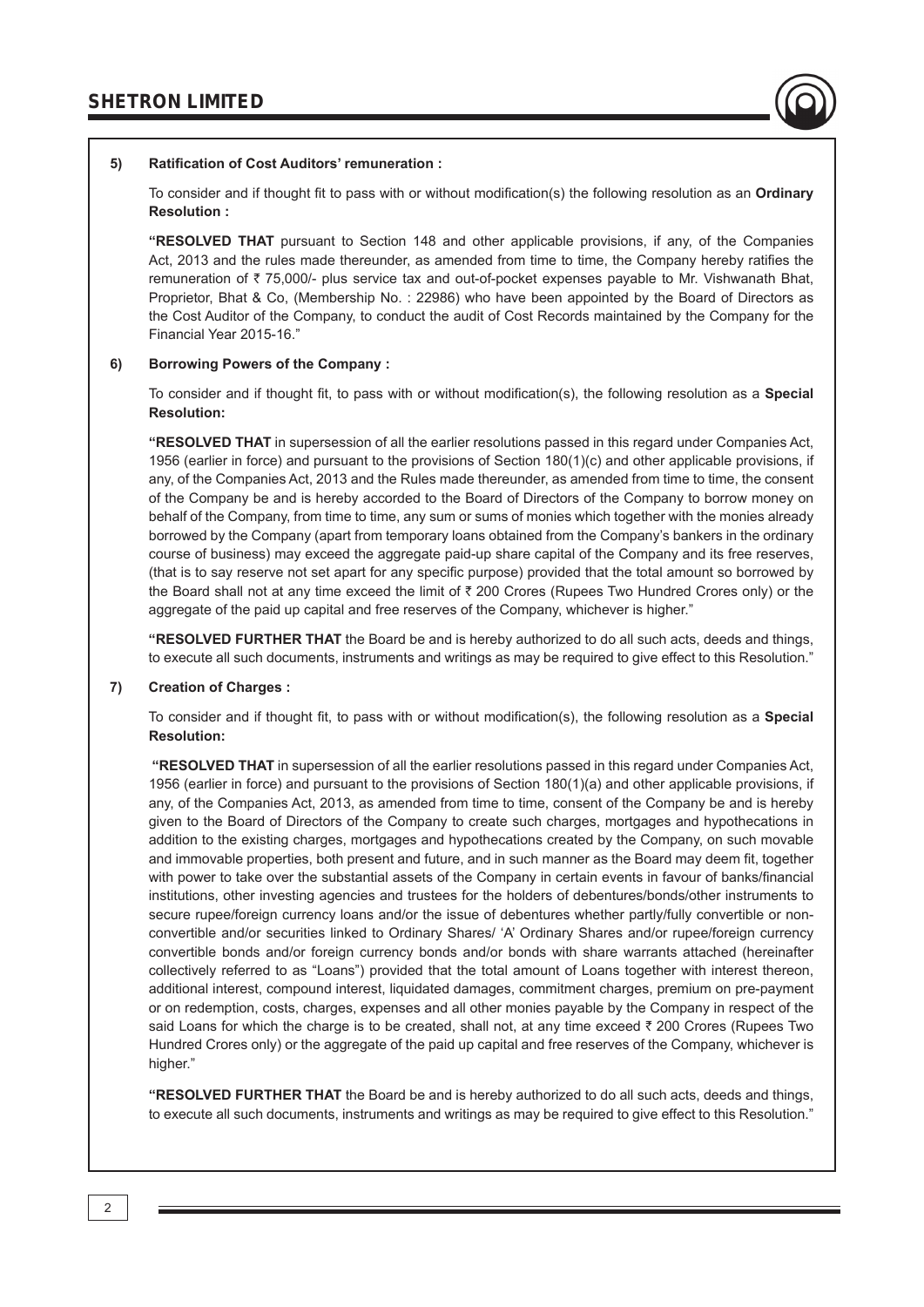

 To consider and if thought fit to pass with or without modification(s) the following resolution as a **Special Resolution:** 

**"RESOLVED THAT** pursuant to the provisions of Section 14 and all other applicable provisions of the Companies Act, 2013 (statutory modification (s) or re-enactment thereof, for the time being in force), the new draft Articles as contained in the Articles of Association submitted to this meeting be and are hereby approved and adopted in substitution, and to the entire exclusion of the regulations contained in the existing Articles of Association of the Company.

**"RESOLVED FURTHER THAT** the Board of Directors of the Company be and is hereby authorized to do all acts and take all such steps as may be necessary, proper or expedient to give effect to this resolution."

> By the order of the Board For **SHETRON LIMITED**

Date : 29th May, 2015 Chairman 2015

Place : Bangalore **DIWAKAR S SHETTY**

#### **NOTES :**

- 1) The relevant details of the persons seeking re-appointment/appointment as Director under Item No. 3 and 4 above, pursuant to Clause 49 of the Listing Agreement entered into with the Stock Exchange is annexed hereto.
- 2) A member entitled to attend and vote at the meeting is entitled to appoint one or more proxies to attend and vote on a poll instead of himself / herself and such a proxy/proxies need not be a member of the company.
- 3) Proxies in order to be effective must be received at the company's registered office not less than 48 hours before the meeting.
- 4) A person can act as proxy on behalf of Members not exceeding Fifty (50) and holding in the aggregate not more than 10% of the total share capital of the Company. In case a proxy is proposed to be appointed by a Member holding more than 10% of the total share capital of the Company carrying voting rights, then such proxy shall not act as a proxy for any other person or shareholder.
- 5) In case of joint shareholders attending the meeting, only such joint holder who is higher in the order of names will be entitled to vote.
- 6) Corporate Members are requested to send to the Company a duly certified copy of the Board Resolution pursuant to Section 113 of the Companies Act, 2013 authorizing their representative to attend and vote at the Annual General Meeting.
- 7) The Explanatory Statement pursuant to Section 102 of the Companies Act, 2013 in respect of the Special Business under Item No. 3 to Item No. 8 of the Notice, is annexed hereto.
- 8) The Register of Members and Share Transfer books will be closed from 10th September, 2015 to 16th September, 2015 (both the days inclusive).
- 9) Member desiring information as regards accounts is requested to write to the company at an early date so as to enable the management to keep the information ready.
- 10) Members holding shares in physical form are requested to notify promptly any change in their address to the Registrar and Share Transfer (RTA) agents of the company M/s Integrated Enterprises (India) Limited, Bangalore quoting their membership numbers besides changes if any in the dividend mandates given by them and those holding shares in electronic form may communicate the above information to their respective depository participants.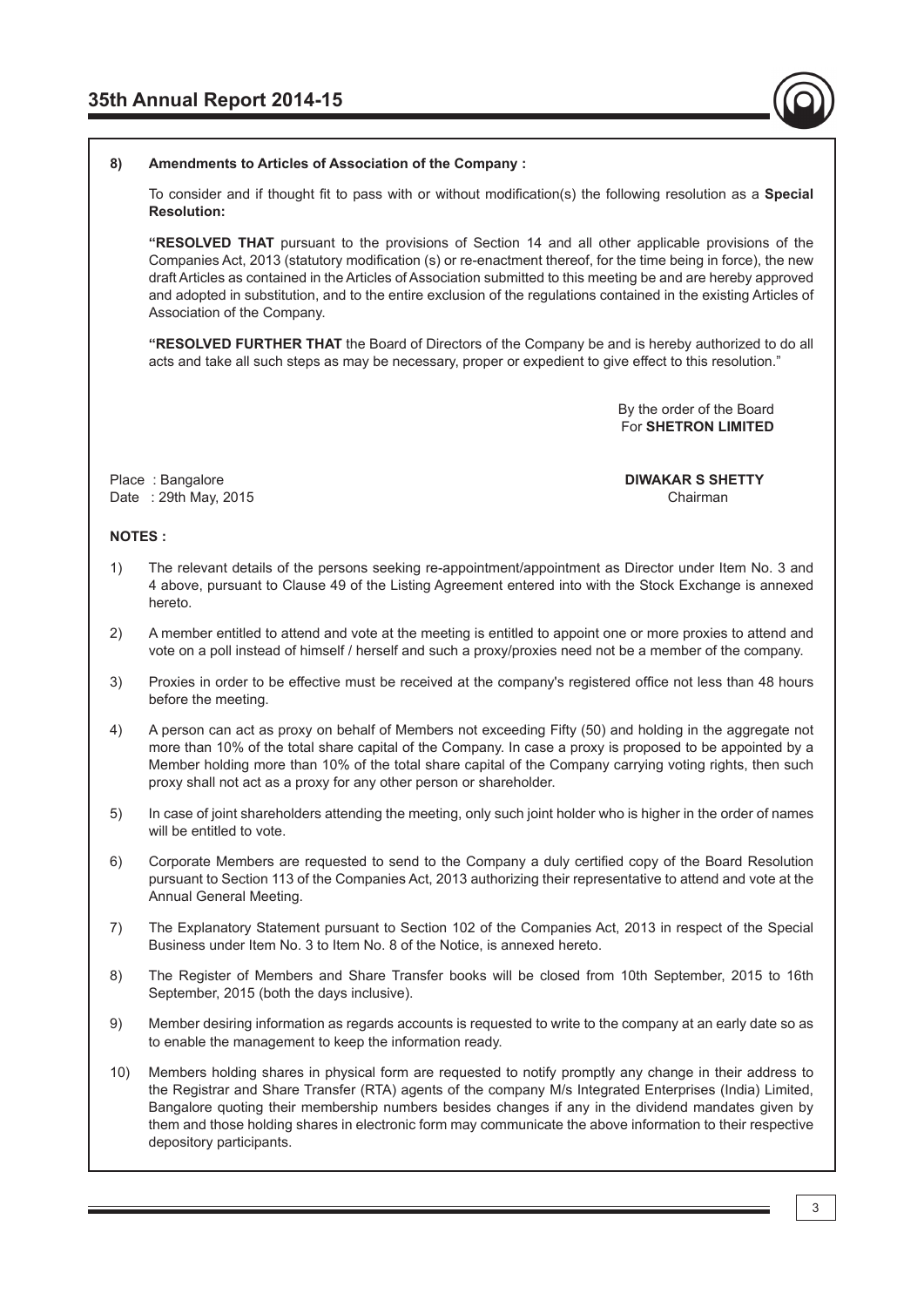

- 11) Proxy form and Attendance Slip are attached to this Annual Report.
- 12) So far, about 96% of the total number of shares in the equity capital of the company has been dematerialized. In view of the advantages of the depository system and for easy trading of the shares, members are requested to opt for dematerialization of the shares of the company through any of the depository participant of their choice.
- 13) Members holding shares in Demat form are requested to incorporate the DPID number and client ID number in the attendance slip/proxy form for easy identification of attendance at the meeting.
- 14) Electronic copy of the Annual Report for the year 2014-15 is being sent to all the Members whose E-mail IDs are registered with the Company / Depositary Participant(s). The physical copies of the Annual Report is also being sent in the permitted mode to all members of the company.
- 15) Unpaid/ unclaimed Dividend for the year 2007-08 is due for transfer on 15th September, 2015 to the Investor Education & Protection Fund of the Central Government. Members who have not yet encashed their dividend warrants for the said year, are requested to claim the dividend(s) by writing to the Company's Registrar & Transfer Agents, M/s Integrated Enterprises (India) Limited No : 30 Ramana Residency, 4th Cross , Sampige Road, Malleshwaram, Bangalore - 560003.
- 16) The Securities and Exchange Board of India (SEBI) has mandated the submission of Permanent Account Number (PAN) by every participant in securities market. Members holding shares in electronic form are, therefore, requested to submit their PAN to their Depository Participants with whom they are maintaining their demat accounts. Members holding shares in physical form can submit their PAN to the Company's Registrar & Transfer Agents, M/s Integrated Enterprises (India) Limited No : 30 Ramana Residency, 4th Cross, Sampige Road, Malleshwaram, Bangalore - 560 003.
- 17) The format of the Register of Members prescribed by the Ministry of Corporate Affairs under the Companies Act, 2013 requires the Company/ Share Registrars and Transfer Agents to record additional details of Members, including their PAN details, email address, bank details for payment of dividend, etc. A form for capturing the additional details is appended at the end of this Annual Report. Members holding shares in physical form are requested to submit the filled in form to the Company or its Share Registrars and Transfer Agents. Members holding shares in electronic form are requested to submit the details to their respective Depository Participants.
- 18) To support the "Green Initiative", Members who have not registered their E-mail addresses are requested to register the same with the Company's Share Registrars and Transfer Agents/ their Depository Participants, in respect of shares held in physical/ electronic mode respectively.
- 19) As per the provisions of the Companies Act, 2013, facility for making nominations is available to the members in respect of the shares held by them. Nomination forms can be obtained from the Company's Registrars and Transfer Agents by Members holding shares in physical form. Members holding shares in electronic form may obtain Nomination forms from their respective Depository Participant.

#### **20) Voting through Electronic means :**

I. In compliance with provisions of Section 108 of the Companies Act, 2013 and Rule 20 of the Companies (Management and Administration) Rules, 2014 as amended by Companies (Management and Administration) Amendments Rules, 2015 and Clause 35B of the Listing Agreement, the Company is pleased to provide Members with a facility to exercise their right to vote at the 35th Annual General Meeting (AGM) by electronic means and the business may be transacted through Electronic Voting (e-Voting) Services. The facility for casting the votes by the members using an electronic voting system from a place other than venue of the AGM ("remote e-voting") will be provided by Central Depository Services Limited (CDSL).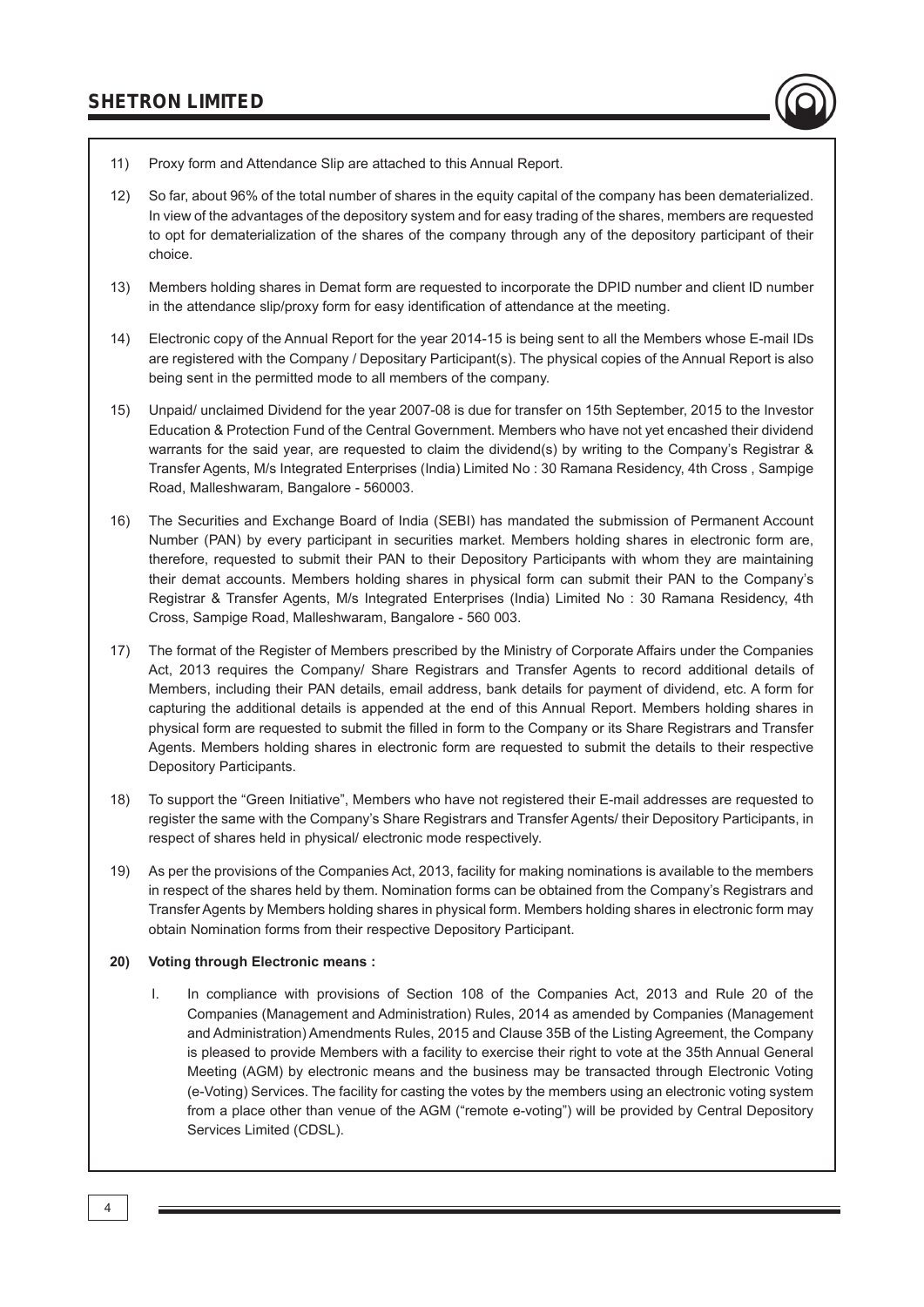

III. The members who have cast their vote by remote e-voting prior to the AGM may also attend the AGM but shall not be entitled to cast their vote again. However, in case members have cast their votes via physical ballot and e-voting, then e-voting shall prevail and the vote done through the physical ballot shall be treated as invalid.

#### **IV. The instructions for shareholders voting electronically are as under :**

- (i) The voting period begins on 13th September, 2015 at 9:00 am and ends on 15th September, 2015 at 5:00 pm. During this period shareholders' of the Company, holding shares either in physical form or in dematerialized form, as on the cut-off date (record date) of 9th September, 2015, may cast their vote electronically. The e-voting module shall be disabled by CDSL for voting thereafter.
- (ii) The shareholders should log on to the e-voting website www.evotingindia.com.
- (iii) Click on Shareholders.
- (iv) Now Enter your User ID
	- a. For CDSL : 16 digits beneficiary ID,
	- b. For NSDL: 8 Character DP ID followed by 8 Digits Client ID,
	- c. Members holding shares in Physical Form should enter Folio Number registered with the Company.
- (v) Next enter the Image Verification as displayed and Click on Login.
- (vi) If you are holding shares in demat form and had logged on to www.evotingindia.com and voted on an earlier voting of any company, then your existing password is to be used.
- (vii) If you are a first time user follow the steps given below :

| For Members holding shares in Demat Form and Physical Form                                                                                                                                                                                                                     |
|--------------------------------------------------------------------------------------------------------------------------------------------------------------------------------------------------------------------------------------------------------------------------------|
| Enter your 10 digit alpha-numeric *PAN issued by Income Tax Department (Applicable<br>for both demat shareholders as well as physical shareholders)                                                                                                                            |
| Members who have not updated their PAN with the Company/ Depository<br>Participant are requested to use the first two letters of their name and the 8 digits<br>of the sequence number in the PAN field.                                                                       |
| In case the sequence number is less than 8 digits enter the applicable number<br>of 0's before the number after the first two characters of the name in CAPITAL<br>letters. Eg. If your name is Ramesh Kumar with sequence number 1 then enter<br>RA00000001 in the PAN field. |
| Enter the Date of Birth as recorded in your demat account or in the company records<br>for the said demat account or folio in dd/mm/yyyy format.                                                                                                                               |
| Enter the Dividend Bank Details as recorded in your demat account or in the company<br>records for the said demat account or folio.                                                                                                                                            |
| Please enter the DOB or Dividend Bank Details in order to login. If the details are<br>not recorded with the depository or company please enter the member id / folio<br>number in the Dividend Bank details field as mentioned in instruction (iv).                           |
|                                                                                                                                                                                                                                                                                |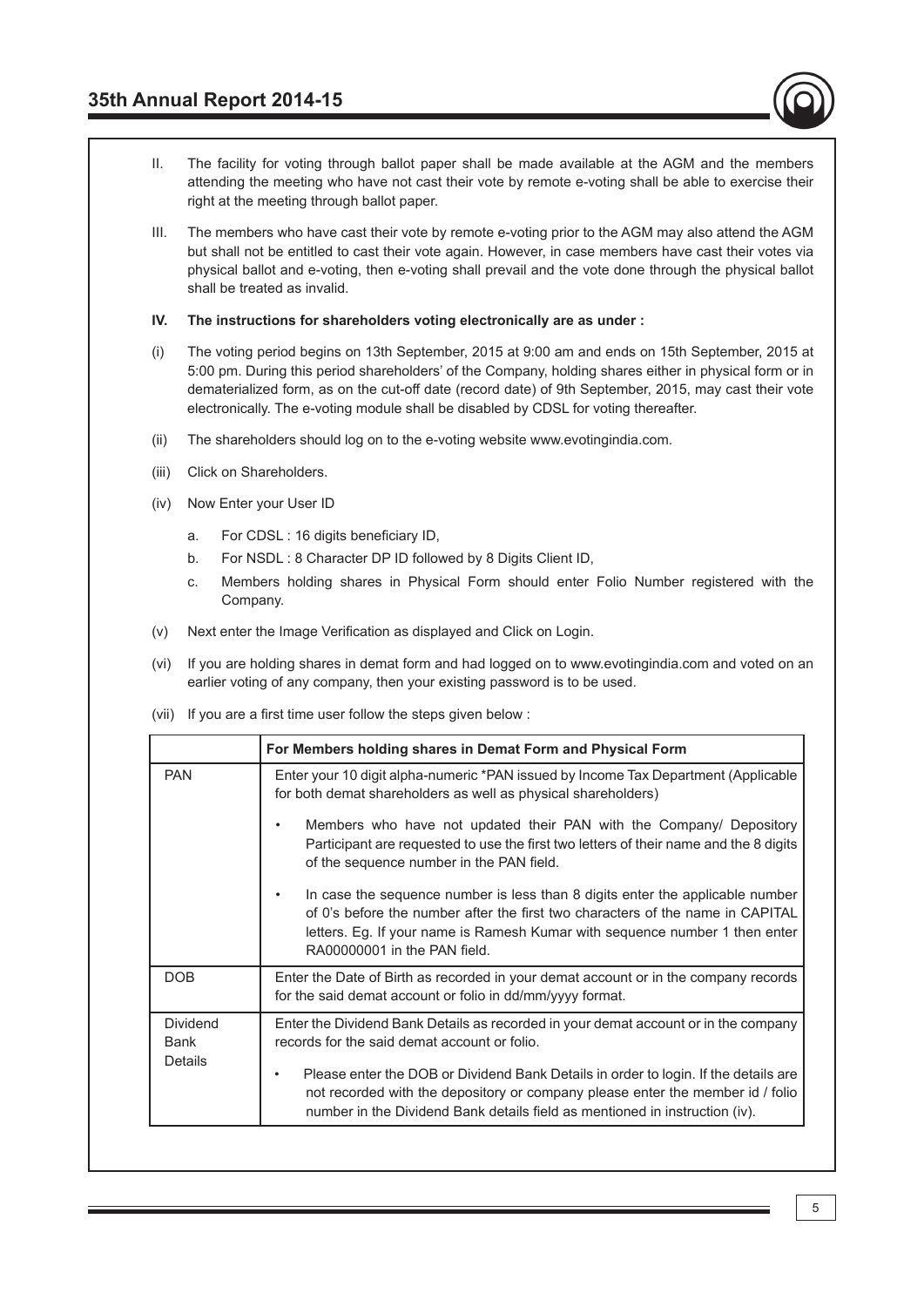

- (ix) Members holding shares in physical form will then directly reach the Company selection screen. However, members holding shares in demat form will now reach 'Password Creation' menu wherein they are required to mandatorily enter their login password in the new password field. Kindly note that this password is to be also used by the demat holders for voting for resolutions of any other company on which they are eligible to vote, provided that company opts for e-voting through CDSL platform. It is strongly recommended not to share your password with any other person and take utmost care to keep your password confidential.
- (x) For Members holding shares in physical form, the details can be used only for e-voting on the resolutions contained in this Notice.
- (xi) Click on the EVSN (E-Voting Event Number) **150805012.**
- (xii) On the voting page, you will see "RESOLUTION DESCRIPTION" and against the same the option "YES/NO" for voting. Select the option "YES or NO" as desired. The option "YES" implies that you assent to the Resolution and option "NO" implies that you dissent to the Resolution.
- (xiii) Click on the "RESOLUTIONS FILE LINK" if you wish to view the entire Resolution details.
- (xiv) After selecting the resolution you have decided to vote on, click on "SUBMIT". A confirmation box will be displayed. If you wish to confirm your vote, click on "OK", else to change your vote, click on "CANCEL" and accordingly modify your vote.
- (xv) Once you "CONFIRM" your vote on the resolution, you will not be allowed to modify your vote.
- (xvi) You can also take out print of the voting done by you by clicking on "Click here to print" option on the Voting page.
- (xvii) If Demat account holder has forgotten the same password then Enter the User ID and the image verification code and click on Forgot Password & enter the details as prompted by the system.
- (xviii) Note for Non–Individual Shareholders and Custodians
	- Non-Individual shareholders (i.e. other than Individuals, HUF, NRI etc.) and Custodian are required to log on to www.evotingindia.com and register themselves as Corporates.
	- A scanned copy of the Registration Form bearing the stamp and sign of the entity should be emailed to helpdesk.evoting@cdslindia.com.
	- After receiving the login details a compliance user should be created using the admin login and password. The Compliance user would be able to link the account(s) for which they wish to vote on.
	- The list of accounts should be mailed to helpdesk.evoting@cdslindia.com and on approval of the accounts they would be able to cast their vote.
	- A scanned copy of the Board Resolution and Power of Attorney (POA) which they have issued in favour of the Custodian, if any, should be uploaded in PDF format in the system for the scrutinizer to verify the same.
- (xix) In case you have any queries or issues regarding e-voting, you may refer the Frequently Asked Questions ("FAQs") and e-voting manual available at www.evotingindia.com, under help section or write an email to helpdesk.evoting@cdslindia.com.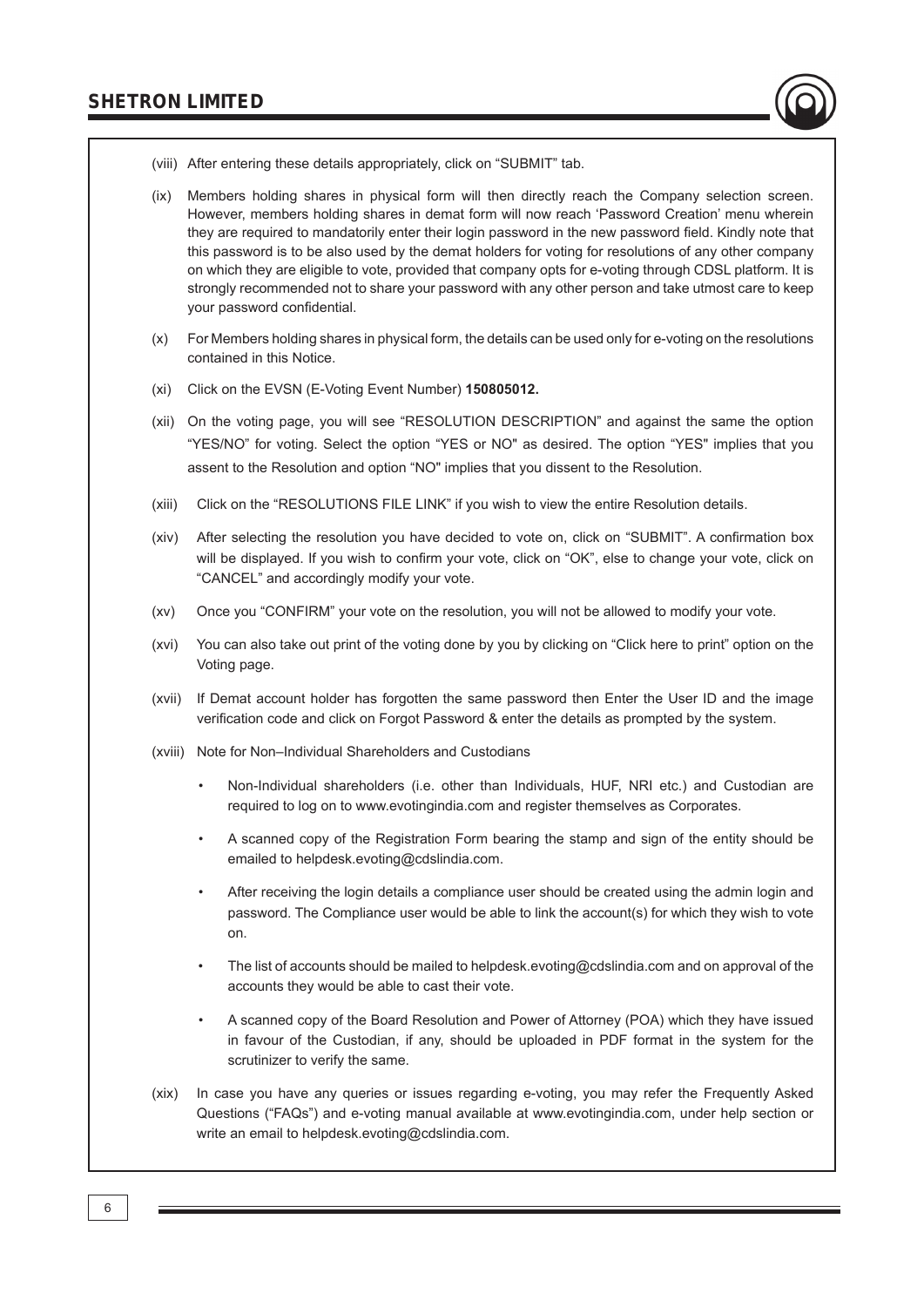- V. The voting rights of members shall be in proportion to their shares of the paid-up equity share capital of the Company as on the cut-off date of 09th September, 2015.
- VI. Any person, who acquires shares of the Company and become member of the Company after dispatch of the notice and holding shares as of the cut-off date i.e. 9th September, 2015, may obtain the login ID and password by sending request to helpdesk.evoting@cdslindia.com.

 However, if you are already registered with CDSL for remote e-voting then you can use your existing user ID and password for casting your vote. If you forgot your password, you can reset your password by using "Forgot User Details/ Password" option available on www.evotingindia.com.

- VII. A person, whose name is recorded in the Register of Members or in the register of beneficial owners maintained by the depositories as on the cut-off date i.e. 9th September, 2015 only shall be entitled to avail the facility of remote e-voting as well as voting at the AGM through ballot paper
- VIII. Ms. Gauri Balankhe, Practicing Company Secretary (Membership No. FCS 7786) has been appointed as the Scrutinizer for providing facility to the members of the Company to scrutinize the voting and remote e-voting process in a fair and transparent manner.
- IX. The Chairman shall, at the AGM, at the end of discussion on the resolutions on which voting is to be held, allow voting with the assistance of scrutinizer, by use of "Ballot Paper" for all those members who are present at the AGM but have not cast their votes by availing the remote e-voting facility.
- X. The Scrutinizer shall after the conclusion of voting at the general meeting, will first count the votes cast at the meeting and thereafter unblock the votes cast through remote e-voting in the presence of at least two witnesses not in the employment of the Company and shall make, not later than three days of the conclusion of the AGM a consolidated scrutinizer's report of the total votes cast in favour or against, if any, to the Chairman or a person authorized by him in writing, who shall countersign the same and declare the result of the voting forthwith.
- XI. The Results declared along with the report of the Scrutinizer shall be placed on the website of the Company at www.shetrongroup.com and on the website of CDSL immediately after the declaration of result by the Chairman or a person authorised by him in writing. The results shall also be immediately forwarded to the BSE (Bombay Stock Exchange).
- XII. Resolutions assented to by the requisite majority of the members by means of e-voting shall be deemed to have been duly passed at the Annual General Meeting.
- XIII. Subject to receipt of requisite number of votes, the Resolutions shall be deemed to be passed on the date of the Meeting, i.e. 16th September, 2015.

 By the order of the Board For **SHETRON LIMITED**

Place : Bangalore **DIWAKAR S SHETTY** Date : 29th May, 2015 Chairman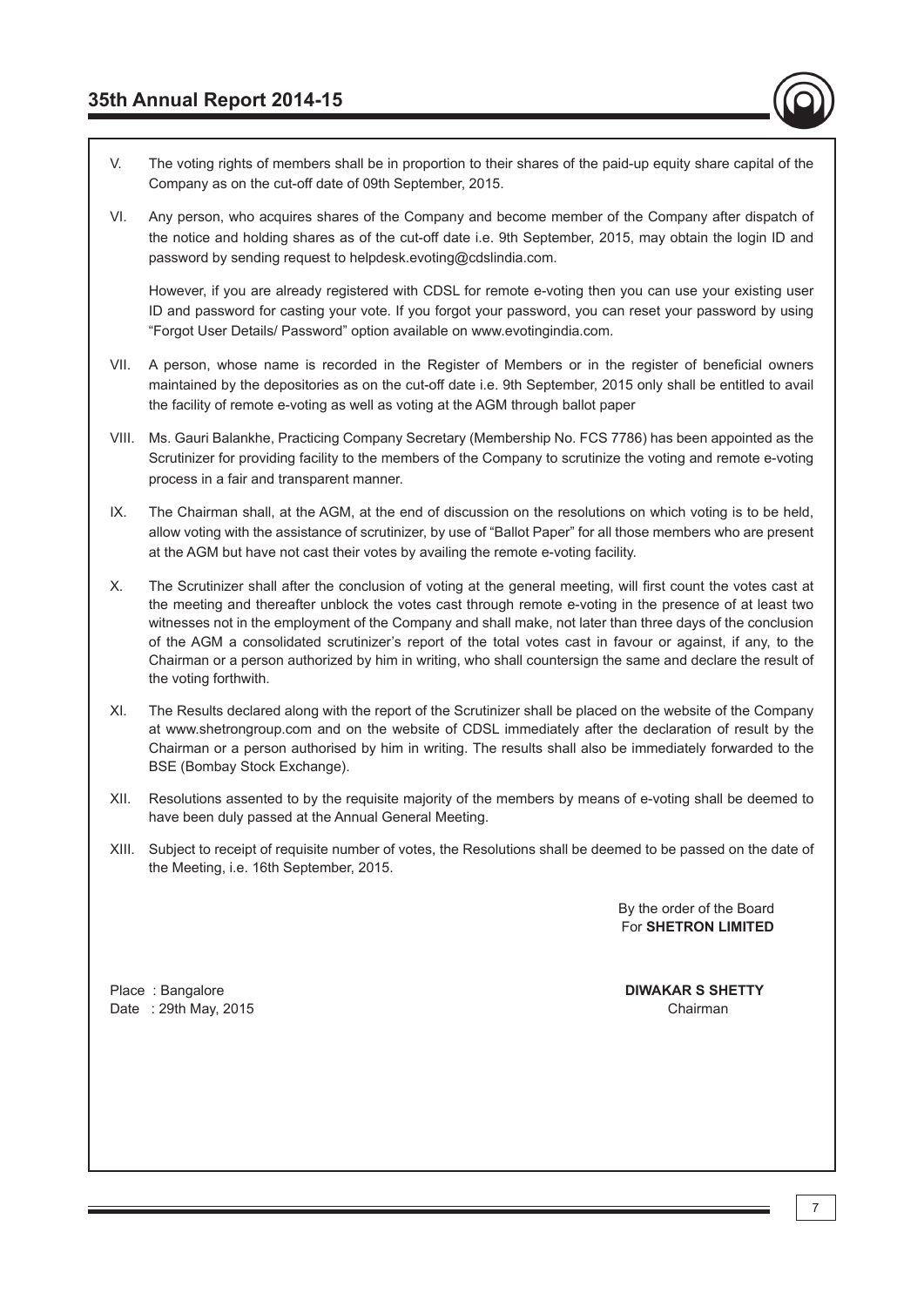### **Explanatory Statement**

#### **(Pursuant to Section 102 of the Companies Act, 2013)**

As required by Section 102 of the Companies Act, 2013 (Act), the following explanatory statement sets out all material facts relating to the business mentioned under Item No. 2 to Item No. 8 of the accompanying Notice :

#### **Item No. 2 - Ratification of appointment of Statutory Auditors :**

This Statement is provided though strictly not required as per Section 102 of the Act.

M/s Pal & Shanbhogue, Chartered Accountants, Bangalore (Firm Registration No.2528S), were appointed as the Statutory Auditors of the Company for a period of three years at the 34th Annual General Meeting held on September 29, 2014.

As per provisions of Section 139(1) of the Act, their appointment for the above tenure is subject to ratification by Members at every AGM.

Accordingly, ratification of the Members is being sought for the proposal contained in the resolution set out at Item No. 2 of the accompanying Notice.

None of the Directors and Key Managerial Personnel of the Company or their relatives are concerned or interested financially or otherwise, in the resolution set out at item No. 2.

The Board recommends the resolution set forth in Item No. 2 for the approval of the members.

#### **Item No. 3 - Appointment of Dr. P P Shastri as an Independent Director :**

Dr. P P Shastri was appointed as an Additional Director of the Company with effect from 2nd February 2015 by the Board of Directors under Section 161 of the Companies Act, 2013. In terms of Section 161(1) of the Companies Act, 2013, Dr. P P Shastri holds office only upto the date of the forthcoming AGM but he is eligible for appointment as a Director.

The Nomination and Remuneration Committee and the Board of Directors have recommended appointment of Dr. P P Shastri as Independent Director of the Company; who has given a declaration to the Board that he meets the criteria of independence as provided under Section 149(6) of the Companies Act, 2013. In the opinion of the Board, the Director fulfils the conditions specified in the Companies Act, 2013 and Rules made thereunder for his appointment as an Independent Director of the Company and he is independent of the management. The Director is not disqualified from being appointed as a Director in terms of Section 164 of the Companies Act, 2013 and he has given his consent to act as a Director. Notice has been received from member(s) signifying their intention to propose appointment of the Director.

A brief profile of Independent Director to be appointed, including nature of his expertise and other disclosures as required under Clause 49 of the Listing Agreement, is provided in annexure to this Notice.

The Board considers that his continued association would be of immense benefit to the Company and it is desirable to continue to avail the services of Dr. P P Shstri as an Independent Director.

Except Dr. P P Shastri, none of the Directors and Key Managerial Personnel of the Company or their respective relatives are concerned or interested in the resolution at Item No.3 of the accompanying Notice.

The Board recommends the resolution set forth in Item No. 3 for the approval of the members.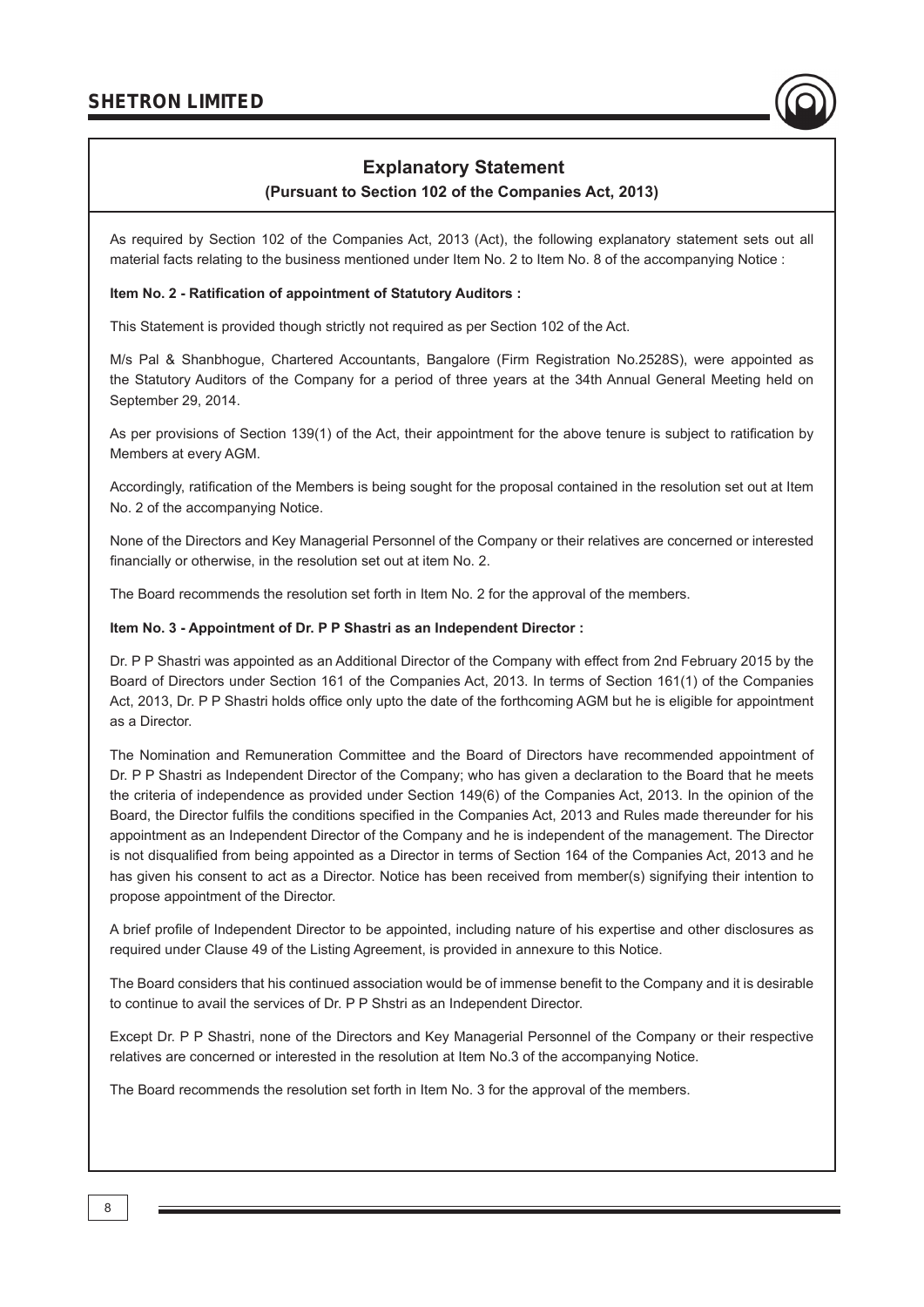

Mrs. Yashoda Diwakar Shetty was appointed as an Additional Director of the Company with effect from 2nd February 2015 by the Board of Directors under Section 161 of the Companies Act, 2013. In terms of Section 161(1) of the Companies Act, 2013, Mrs. Yashoda Diwakar Shetty holds office only upto the date of the forthcoming AGM but she is eligible for appointment as a Director.

A notice under Section 160(1) of the Companies Act, 2013 has been received from a Member signifying its intention to propose Mrs. Yashoda Diwakar Shetty as a Director.

As per the provisions of the Companies Act, 2013 and the revised Listing Agreement, all the listed company should have minimum of one Woman Director on the Board. Accordingly, the Board recommends the resolution in relation to appointment of Mrs. Yashoda Diwakar Shetty as a Director, for the approval by the shareholders of the Company.

Other than Mrs. Yashoda Diwakar Shetty, Mr. Diwakar S Shetty and Mr. Kartik Nayak, none of the Directors and Key Managerial Personnel of the Company or their respective relatives are concerned or interested in the resolution at Item No.4 of the accompanying Notice.

The Board recommends the resolution set forth in Item No. 4 for the approval of the members.

#### **Item No. 5 - Payment of Remuneration to the Cost Auditors :**

Pursuant to Section 148 of the Companies Act, 2013, the Company is required to have the audit of its cost records conducted by a Cost Accountant in Practice. On the recommendation of the Audit Committee, the Board of Directors has approved the appointment of Mr. Vishwanath Bhat, Proprietor Bhat & Co. (Membership No. : 22986) as the Cost Auditor of the Company to conduct audit of cost records of the Company for the products covered under the Companies (Cost Records and Audit) Rules, 2014 for the Financial Year 2015-16, at a remuneration of  $\bar{z}$  75,000/plus service tax and reimbursement of out-of-pocket expenses.

Mr. Vishwanath Bhat has furnished a certificate regarding their eligibility for appointment as Cost Auditors of the Company. He has vast experience in the field of cost audit and has conducted the audit of the cost records of the Company for the previous years.

In accordance with the provisions of Section 148 of the Act read with Companies (Cost Records and Audit) Rules, 2014, the remuneration payable to the Cost Auditors as recommended by the Audit Committee and approved by the Board of Directors has to be ratified by the members of the Company.

Accordingly, the consent of the members is sought for passing an Ordinary Resolution as set out at Item No. 5 of the Notice for ratification of the remuneration payable to the Cost Auditors for the Financial Year 2015-16.

None of the Directors and Key Managerial Personnel of the Company or their respective relatives are concerned or interested in the resolution at Item No. 5 of the accompanying Notice.

The Board recommends the resolution set forth in Item No. 5 for the approval of the members.

#### **Item No. 6 & 7 – Borrowing Powers of the Company and Creation of Charges :**

Under the erstwhile Section 293(1)(d) of the Companies Act, 1956, the Board of Directors of a Company could, with the consent of the Members obtained by an Ordinary Resolution, borrow moneys, apart from temporary loans obtained from the Company's Bankers in the ordinary course of business, in excess of the aggregate of the paid-up capital and free reserves of the Company, that is to say, reserves not set apart for any specific purpose.

Also, under erstwhile Section 293(1)(a) of the Companies Act, 1956, the Board of Directors of a Company could, with the consent of the Members obtained by an Ordinary Resolution, create charge/ mortgage/ hypothecation on the Company's assets, both present and future, in favour of the lenders/trustees for the holders of debentures/ bonds, to secure the repayment of moneys borrowed by the Company (including temporary loans obtained from the Company's Bankers in the ordinary course of business).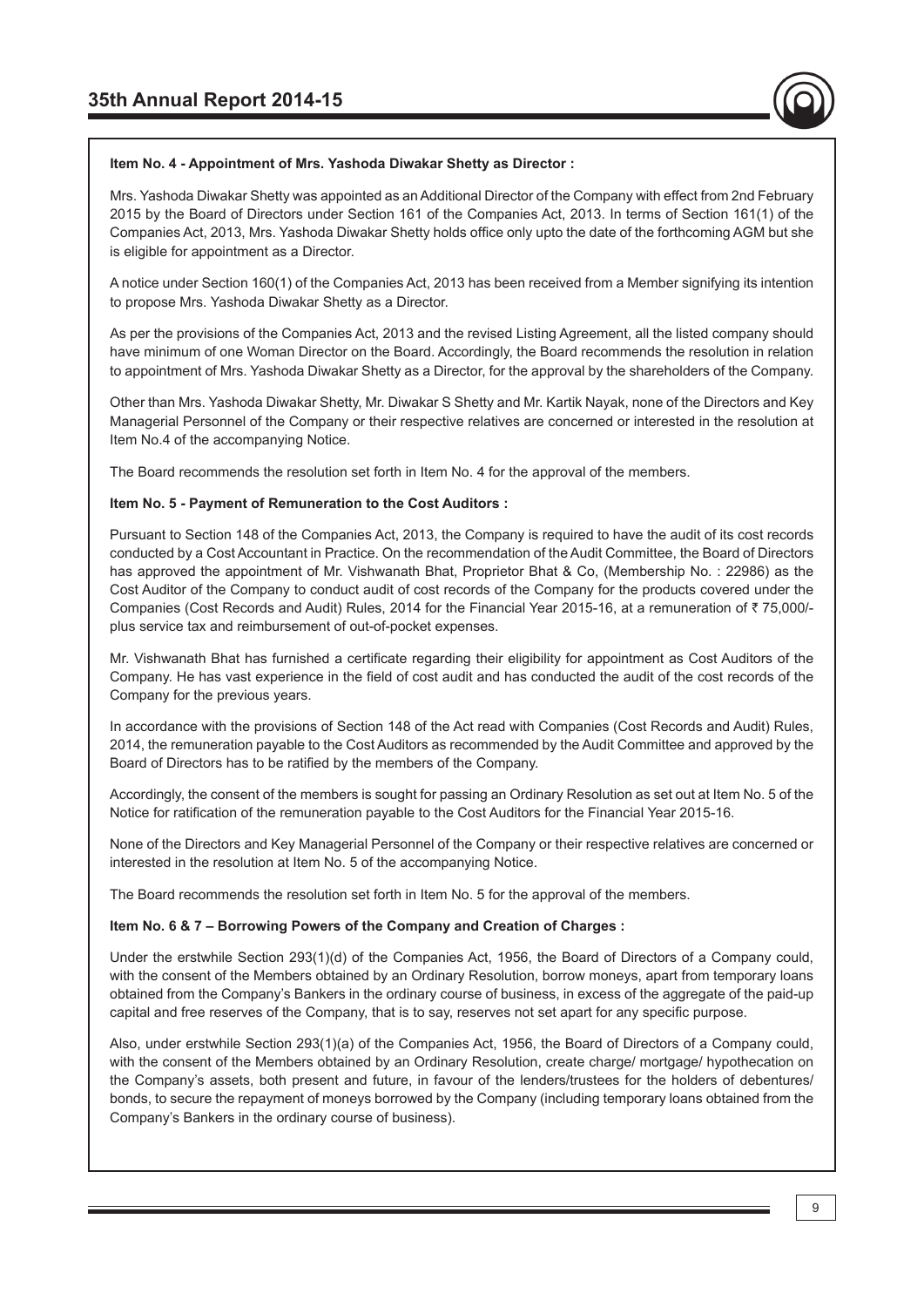Under the provisions of Section 180(1)(c) and Section 180(1)(a) of the Companies Act, 2013, the above powers can be exercised by the Board only with the consent of the Members obtained by a Special Resolution. As such, it is necessary to obtain fresh approval of the Members by means of a Special Resolution, to enable the Board of Directors of the Company to borrow moneys, apart from temporary loans obtained from the Company's Bankers in the ordinary course of business, in excess of the aggregate of the paid-up share capital and free reserves of the Company and to create charge/ mortgage/ hypothecation on the Company's assets, both present and future, in favour of the lenders/trustees for the holders of debentures/bonds, to secure the repayment of moneys borrowed by the Company (including temporary loans obtained from the Company's Bankers in the ordinary course of business).

It is, therefore, necessary for the members to pass a Special Resolution under Section 180(1)(c) read with Section 180 (1)(a) and other applicable provisions of the Companies Act, 2013, as set out at Item No. 6 & 7 of the Notice.

None of the Directors and Key Managerial Personnel of the Company or their respective relatives are concerned or interested in the resolution at Item No. 6 & 7 of the accompanying Notice.

The Board recommends the resolution Set fourth in Item No. 6 & 7 for the approval of the members.

#### **Item No. 8 – Amendments to Articles of Association of the Company :**

The existing Articles of Association (AoA) based on the Companies Act, 1956 and several regulations in the existing AoA contain references to specific sections of the Companies Act, 1956 and some regulations in the existing AoA are no longer in conformity with the Companies Act, 2013.

Considering that substantive sections of the Companies Act, 2013 which deals with the general working of the Companies stand notified. It is proposed to amend the existing Articles of Association to align it with the provisions of Companies Act, 2013 including the Rules framed thereunder and adoption of specific sections from Table "F" to Schedule I to the Companies Act, 2013 which sets out the model Articles of Association for a company limited by shares.

While some of the Articles of the existing Articles of Association of the Company require alteration or deletions, material changes that are proposed in the new draft Articles of Association are given below for ease of reference to shareholders. Certain provisions of existing Articles of Association have been simplified by providing reference to relevant Sections to the Companies Act, 2013 and the Rules framed thereunder, to avoid repetition in its entirety.

Pursuant to Section 14 of the Companies Act, 2013, the consent of the members of the Company by way of a Special Resolution is required for adoption of a new set of Articles of Association of the Company.

A copy of the new set of Articles of Association of the Company proposed to be adopted together with the propose alterations would be available for inspection by the members at the Registered office of the Company during business normal hours.

None of the Directors and Key Managerial Personnel of the Company or their respective relatives are concerned or interested in the resolution at Item No. 8 of the accompanying Notice.

The Board recommends the resolution set forth at Item No. 8 for approval of the members.

 By the order of the Board For **SHETRON LIMITED**

Date : 29th May, 2015 Chairman Chairman Chairman Chairman Chairman Chairman Chairman

Place : Bangalore **DIWAKAR S SHETTY**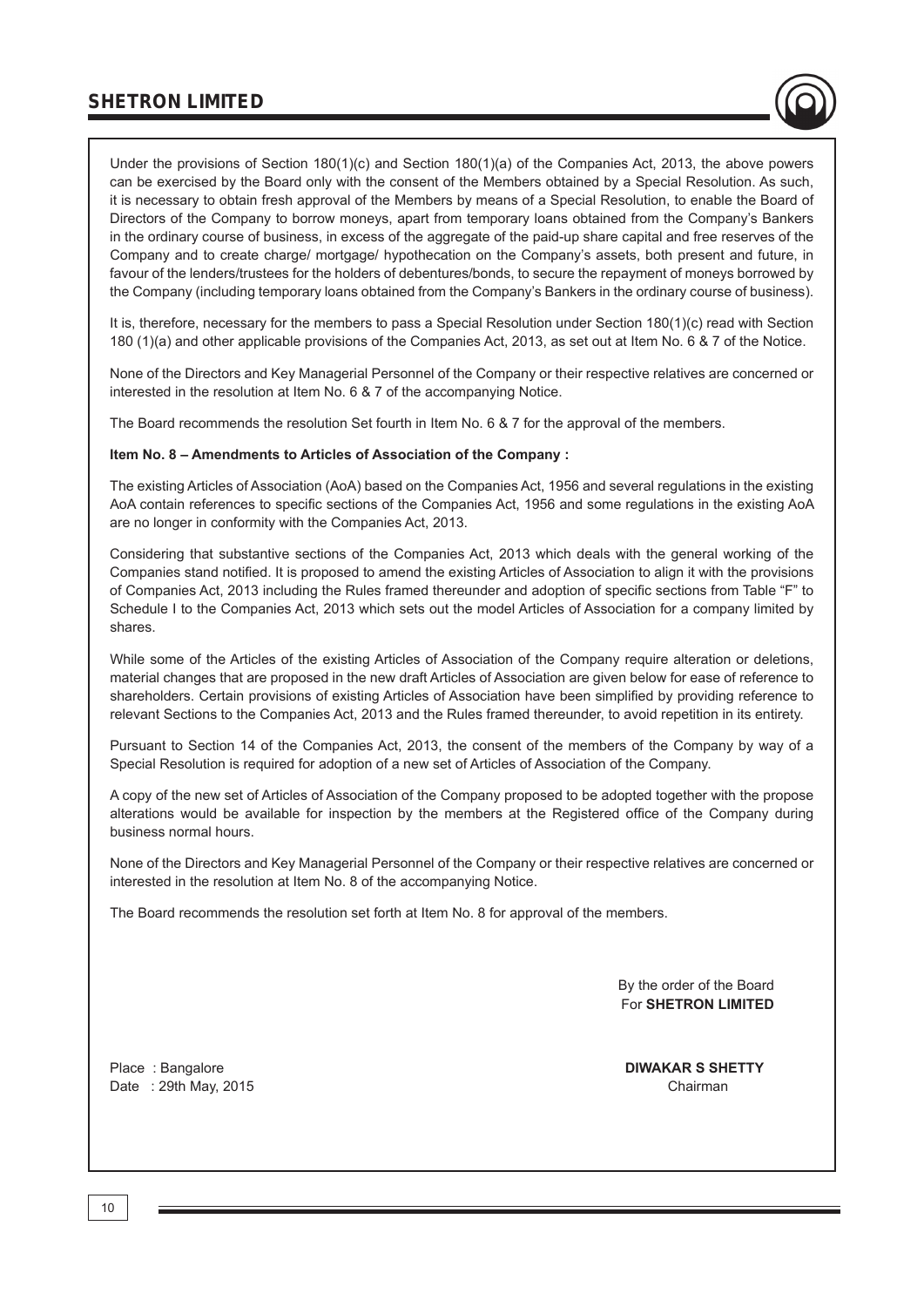

## **APPOINTMENT OF DIRECTORS**

**Details of Directors seeking appointment/ re-appointment/retiring by rotation (In pursuance of Clause 49 of the listing agreement) :**

|    | Name                                                       | Dr. P P Shastri                                                                                              |  |  |
|----|------------------------------------------------------------|--------------------------------------------------------------------------------------------------------------|--|--|
| 2. | Date of Birth and Age                                      | May 10, 1948 and Age: 67 Years                                                                               |  |  |
| 3. | Date of Appointment                                        | 02.02.2015                                                                                                   |  |  |
| 4. | Expertise in specific functional areas                     | Financial.<br>He<br>wide<br>of<br>has<br>range<br>Administrative, Research<br>Training<br>and<br>experience. |  |  |
| 5. | Qualification                                              | Ph.D                                                                                                         |  |  |
| 6. | Number of Shares held in the equity capital of the company | Nil                                                                                                          |  |  |
| 7. | Directorship held in other public companies                | 1. NRC Limited                                                                                               |  |  |
|    |                                                            | 2. SVC Superchem Limited                                                                                     |  |  |
| 8. | Committee/Executive positions held in other companies      | Nil                                                                                                          |  |  |

|    | Name                                                       | <b>Mrs. Yashoda Diwakar Shetty</b>         |
|----|------------------------------------------------------------|--------------------------------------------|
| 2. | Date of Birth and Age                                      | 11th July, 1951 and Age: 64 years          |
| 3. | Date of Appointment                                        | 02.02.2015                                 |
| 4. | Expertise in specific functional areas                     | She has wide experience in administration. |
| 5. | Number of Shares held in the equity capital of the company | 3,08,840 Equity Shares                     |
| 6. | Directorship held in other public companies                | 1. Fibre Foils Limited                     |
|    |                                                            | 2. Konjal Machines Private Limited         |
|    |                                                            | 3. Shetron Enterprises Private Limited     |
|    |                                                            | 4. Bunts Properties Private Limited        |
|    |                                                            | 5. Fibre Boards Limited                    |
| 7. | Committee / Executive positions held in other companies    | Nil                                        |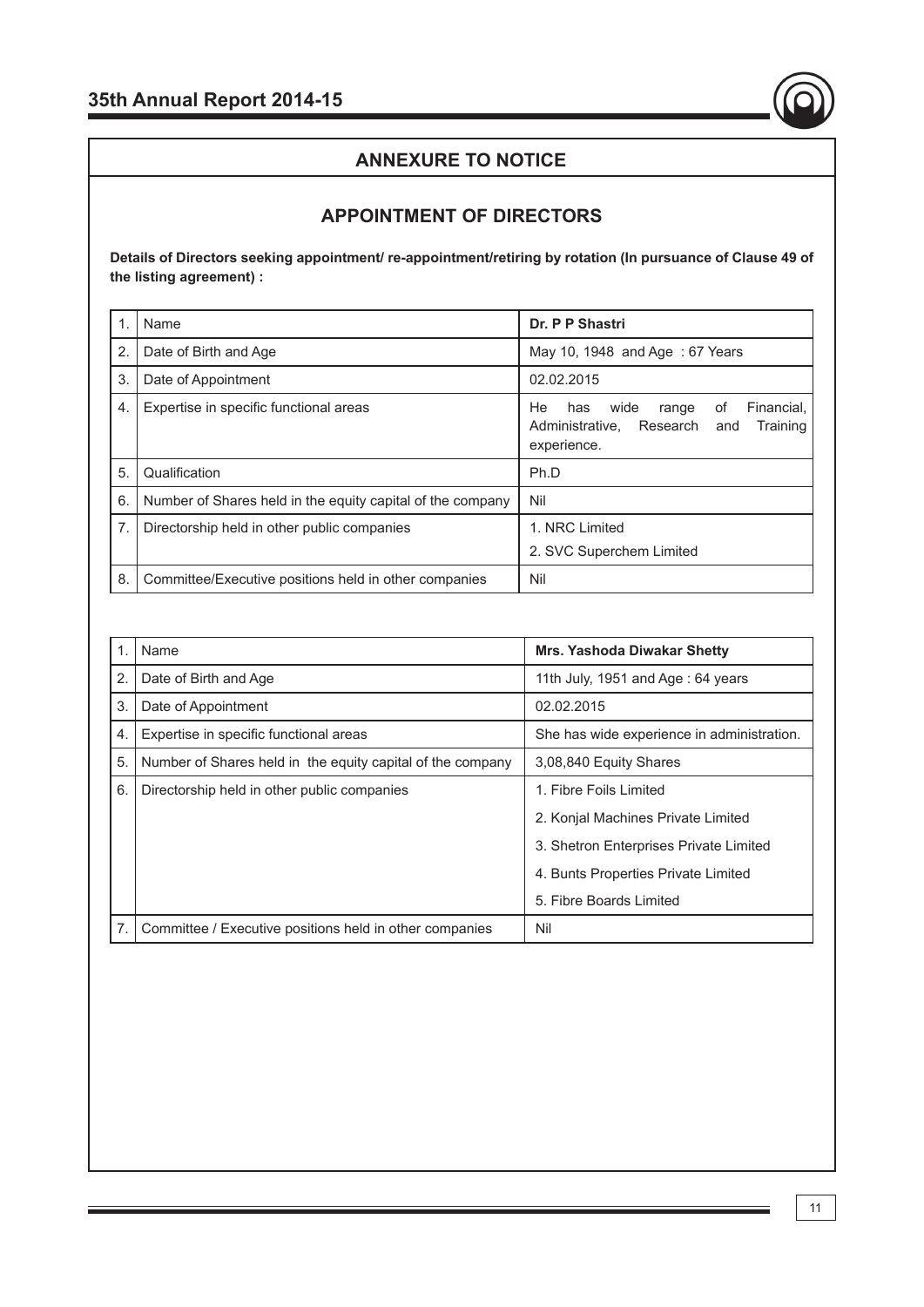

**Regd. Office : Plot No. 1, Bommasandra Industrial Area Hosur Road, Bangalore - 560 099 PP : Tel :+91 80 27832290/92; Fax : +91 80 27832293**

**CIN : L21014KA1980PLC003842**

Dear Shareholder(s),

As per the new Companies Act, 2013 every Company is required to maintain its Register of Members in new format fully updated. In view of this new requirement, we request you to provide the details as sought below duly filled and signed to our Registrar & Share Transfer Agents:

## **INTEGRATED INDIA ENTERPRISES (INDIA) LIMITED,**

No. 30, Ramana Residency, 4th Cross, Sampige Road,

Malleswaram, Bangalore - 560 003 \_\_\_\_\_\_\_\_\_\_\_\_\_\_\_\_\_\_\_\_\_\_\_\_\_\_\_\_\_\_\_\_\_\_\_\_\_\_\_\_\_\_\_\_\_\_\_\_\_\_\_\_\_\_\_\_\_\_\_\_\_\_\_\_\_\_\_\_\_\_\_\_\_\_\_\_\_\_\_\_\_\_\_\_\_\_\_\_\_\_

**Important note:** The shareholders holding shares in demat form are requested to update their details to their Depository Participant where they have opened their Demat Account.

Dear Sir/Madam,

I/We wish to furnish the following details for updating in the Company's Register of Members pursuant to Section 88 of the Companies Act, 2013 and Rule 3(1) of the Companies (Management & Administration) Rules, 2014.

| SI. No.        | <b>Particulars</b>                                                                                                                                                                                                                                       | <b>Details</b> |
|----------------|----------------------------------------------------------------------------------------------------------------------------------------------------------------------------------------------------------------------------------------------------------|----------------|
| 1              | Folio Number                                                                                                                                                                                                                                             |                |
| 2              | Name of the Shareholder(s)                                                                                                                                                                                                                               |                |
| 3              | Father's/Mother's/Spouse Name                                                                                                                                                                                                                            |                |
| 4              | Occupation                                                                                                                                                                                                                                               |                |
| 5              | Nationality                                                                                                                                                                                                                                              |                |
| 6              | Address of the Shareholder(s)<br>(Please enclose address proof - self attested copy of Passport/<br>Driving License/ Bank Pass Book / Telephone Bill / Bank Pass<br>Book/ Aadhar Card)                                                                   |                |
| $\overline{7}$ | CIN<br>(In case the shareholder is a Company)                                                                                                                                                                                                            |                |
| 8              | E-mail ID to which the documents/notices can be served<br>electronically                                                                                                                                                                                 |                |
| 9              | Whether you wish to received Annual Reports in hard copy via<br>Speed post/ Registered Post/ Courier or soft copy via E-Mail                                                                                                                             |                |
| 10             | PAN (If available)<br>(Please enclose self attested copy)                                                                                                                                                                                                |                |
|                | A. Bank Name                                                                                                                                                                                                                                             |                |
|                | B. Full Address of the Bank                                                                                                                                                                                                                              |                |
| 11             | C. 9 digit account code number of the Bank & Branch<br>appearing on the MICR cheque issued by the Bank.<br>(Please attach the photocopy of a cheque or a blank<br>cancelled cheque issued by your Bank for verifying the<br>accuracy of the code number) |                |
|                | D. Account Type (SB/Current)                                                                                                                                                                                                                             |                |
|                | E. Bank Account Number                                                                                                                                                                                                                                   |                |
|                | F. IFSC Code                                                                                                                                                                                                                                             |                |

Place :

Date :

(Signature of the Shareholder)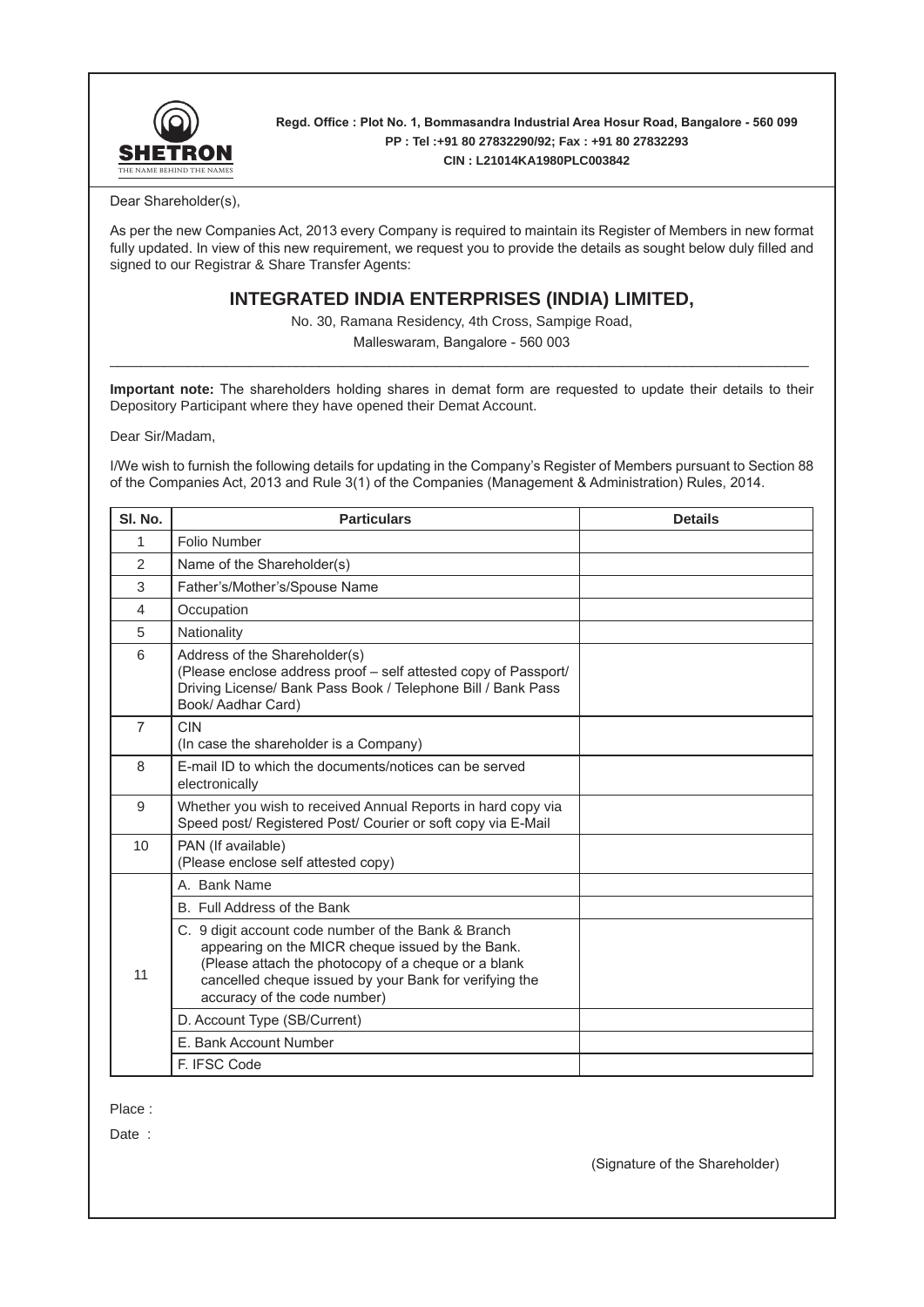

#### **Regd. Office : Plot No. 1, Bommasandra Industrial Area Hosur Road, Bangalore - 560 099 PP : Tel :+91 80 27832290/92; Fax : +91 80 27832293 CIN : L21014KA1980PLC003842**

| Name of the member(s)          |                                                                                                                                                                                                                                                                                                                                                   |                    |     |          |
|--------------------------------|---------------------------------------------------------------------------------------------------------------------------------------------------------------------------------------------------------------------------------------------------------------------------------------------------------------------------------------------------|--------------------|-----|----------|
| Registered address             |                                                                                                                                                                                                                                                                                                                                                   |                    |     |          |
| E-mail Id                      |                                                                                                                                                                                                                                                                                                                                                   |                    |     |          |
| Folio No/ Client Id            |                                                                                                                                                                                                                                                                                                                                                   |                    |     |          |
| DP ID                          |                                                                                                                                                                                                                                                                                                                                                   |                    |     |          |
|                                |                                                                                                                                                                                                                                                                                                                                                   |                    |     |          |
| 1.                             |                                                                                                                                                                                                                                                                                                                                                   |                    |     |          |
|                                |                                                                                                                                                                                                                                                                                                                                                   |                    |     |          |
|                                |                                                                                                                                                                                                                                                                                                                                                   |                    |     |          |
| 2.                             |                                                                                                                                                                                                                                                                                                                                                   |                    |     |          |
|                                |                                                                                                                                                                                                                                                                                                                                                   |                    |     |          |
|                                |                                                                                                                                                                                                                                                                                                                                                   |                    |     |          |
| 3.                             |                                                                                                                                                                                                                                                                                                                                                   |                    |     |          |
|                                |                                                                                                                                                                                                                                                                                                                                                   |                    |     |          |
|                                |                                                                                                                                                                                                                                                                                                                                                   |                    |     |          |
|                                | as my/our proxy to attend and vote (on a poll) for me/us and on my/our behalf at the 35th Annual General Meeting<br>of the company, to be held on the Wednesday, the 16th September 2015 at 10:00 AM at Koramangala Club, 6th<br>Cross, CA 17, 6th Block, Bangalore - 560095 and at any adjournment thereof in respect of such resolutions as are |                    |     |          |
| indicated below:               |                                                                                                                                                                                                                                                                                                                                                   | Special/           |     |          |
| <b>Resolution No.</b>          | <b>Description of Resolution</b>                                                                                                                                                                                                                                                                                                                  | Ordinary           |     | Optional |
|                                |                                                                                                                                                                                                                                                                                                                                                   |                    | For |          |
| <b>Ordinary Business:</b><br>1 | Adoption of Financial Statements for the year ended March 31, 2015                                                                                                                                                                                                                                                                                | Ordinary           |     |          |
| 2                              | Ratification of appointment of Statutory Auditory                                                                                                                                                                                                                                                                                                 | Ordinary           |     | Against  |
|                                |                                                                                                                                                                                                                                                                                                                                                   |                    |     |          |
| <b>Special Business:</b><br>3  | Appointment of Dr. P P Shastri as an Independent Director                                                                                                                                                                                                                                                                                         | Ordinary           |     |          |
| 4                              | Appointment of Mrs. Yashoda Diwakar Shetty as Director                                                                                                                                                                                                                                                                                            | Ordinary           |     |          |
| 5                              | Ratification of Cost Auditors' Remuneration                                                                                                                                                                                                                                                                                                       | Ordinary           |     |          |
| 6                              | Borrowing Powers of the Company                                                                                                                                                                                                                                                                                                                   | Special            |     |          |
| 7<br>8                         | Creation of Charges<br>Amendments to Articles of Association of the Company                                                                                                                                                                                                                                                                       | Special<br>Special |     |          |
|                                |                                                                                                                                                                                                                                                                                                                                                   |                    |     |          |
| Signature of Shareholder       |                                                                                                                                                                                                                                                                                                                                                   |                    |     | Affix    |

**Note :**

1. This form of proxy in order to be effective should be duly completed and deposited at the Registered Office of the Company, not less than 48 hours before the commencement of the Meeting.

2. It is optional to put a "X" in the appropriate column against the Resolutions indicated in the box. If you leave the 'For' or 'Against' column blank any or all Resolutions, your proxy will be entitled to vote in the manner as he / she thinks appropriate.

3. Please complete all details of Member(s) in the above box before submission.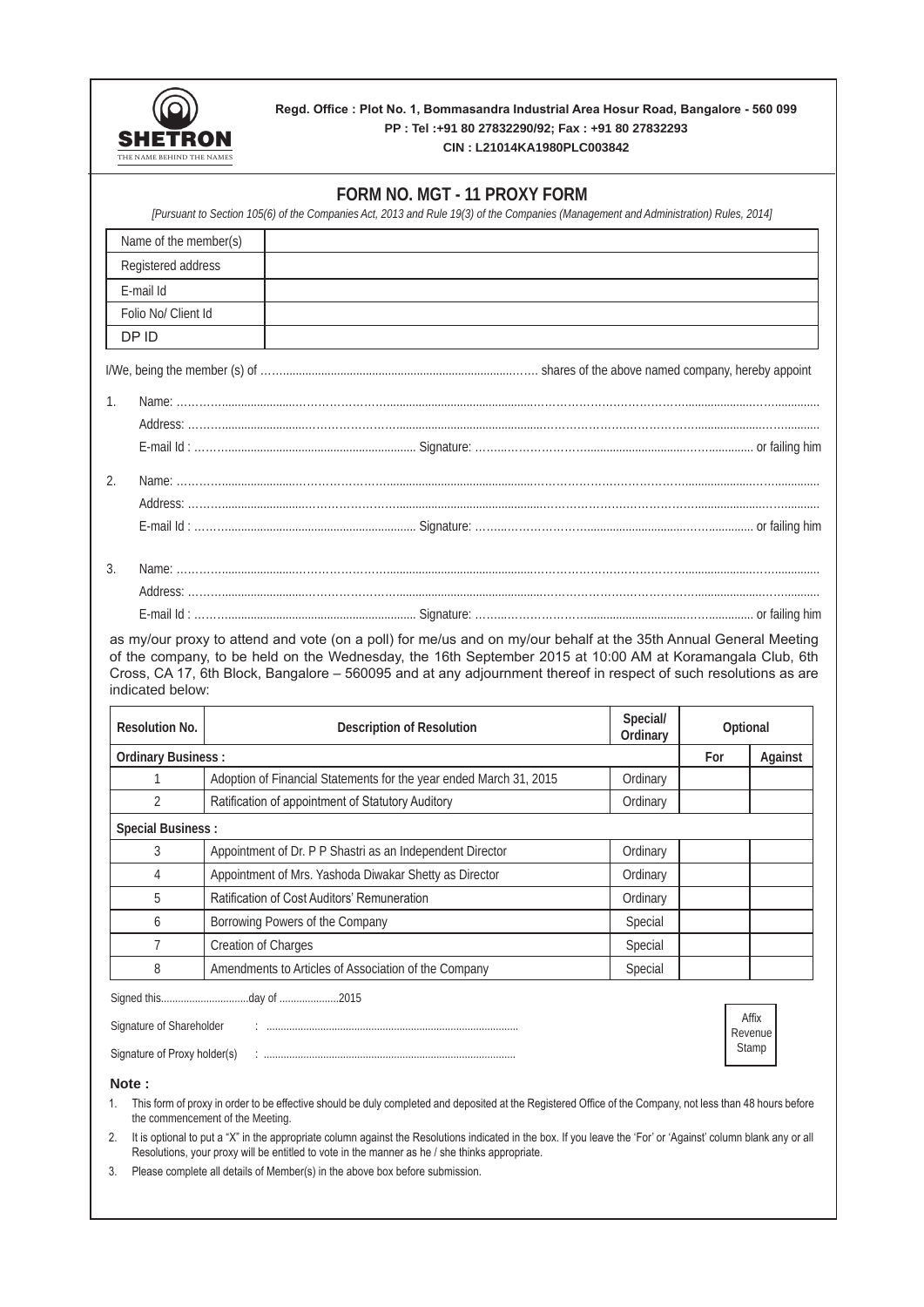

**Regd. Office : Plot No. 1, Bommasandra Industrial Area Hosur Road, Bangalore - 560 099 PP : Tel :+91 80 27832290/92; Fax : +91 80 27832293 CIN : L21014KA1980PLC003842**

## **ATTENDANCE SLIP**

#### **35th ANNUAL GENERAL MEETING Date: 16th September, 2015; Time: 10.00 a.m Place: Koramangala Club, 6th Cross, CA 17, 6th Block, Bangalore – 560095**

#### **Note:**

- $\Leftrightarrow$  A Member/Proxy wishing to attend the Meeting must complete this Attendance Slip before coming to the Meeting and hand it over at the entrance.
- $\diamond$  Bodies Corporate, whether a company or not, who are members, may attend through their authorised representatives appointed under Section 113 of the Companies Act, 2013. A copy of authorisation should be deposited with the Company.
- $\diamond$  In case of shares held in demat/electronic form, the signature of the Beneficial Owner is liable for verification with the record furnished to the Company by NSDL/CDSL.
- $\diamond$  If you intend to appoint a Proxy, please complete the Proxy Form and deposit it at the Company's Registered Office, at least 48 hours before the Meeting.

#### **The Electronic Voting particulars are set out below:**

| <b>EVSN</b><br>(Electronic Voting<br><b>Sequence Number)</b> | <b>PAN No./SEQ No.</b> | <b>USER ID</b> | <b>PASSWORD</b>  |
|--------------------------------------------------------------|------------------------|----------------|------------------|
| 150805012                                                    |                        |                | Refer AGM Notice |

Please refer to Notice for instructions on e-voting.

#### **Remote E-Voting facility is available during the following period:**

| <b>Commencement of remote E-Voting</b> | End of remote E-Voting         |
|----------------------------------------|--------------------------------|
| September 13, 2015 (9.00 A.M.)         | September 15, 2015 (5.00 P.M.) |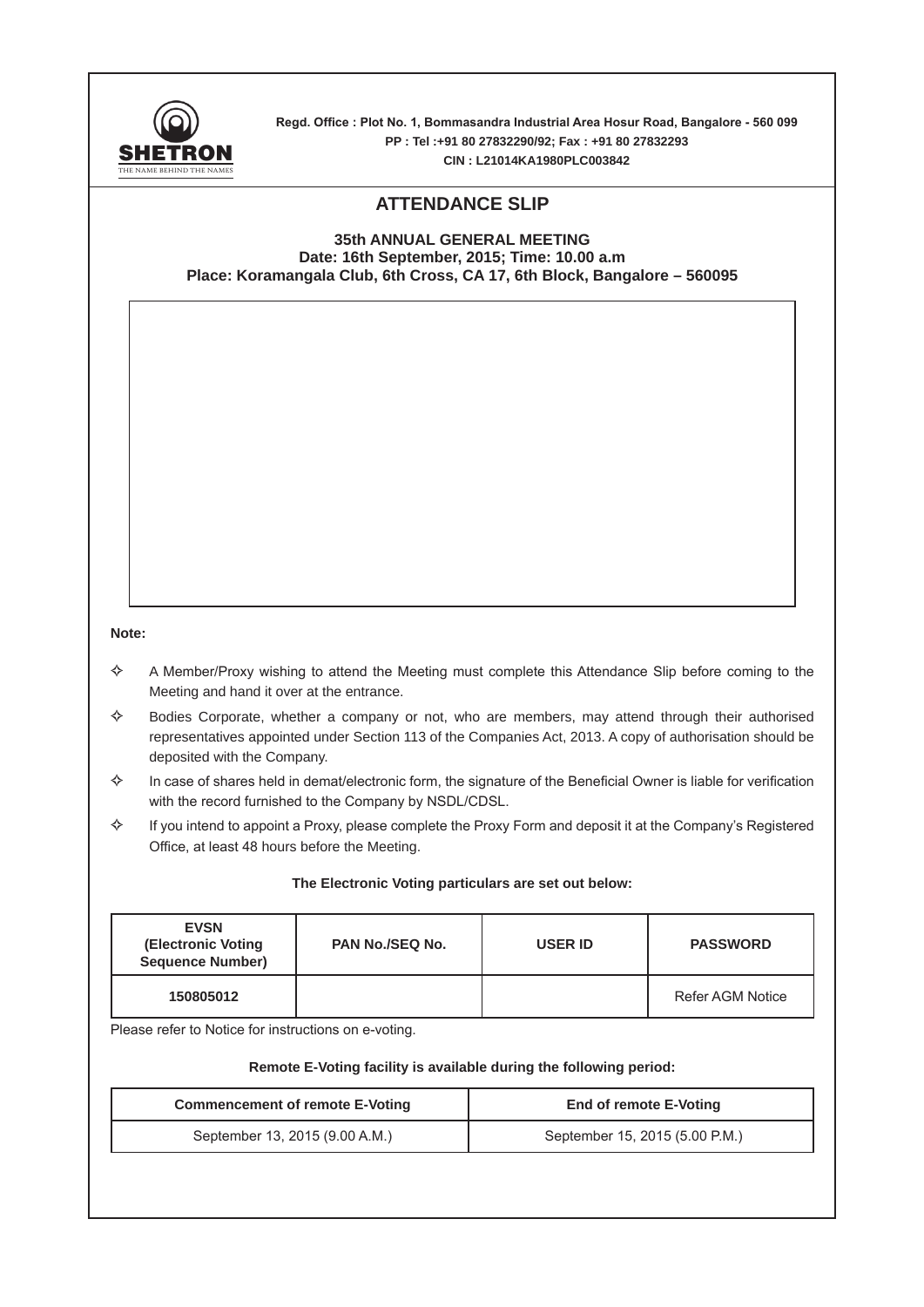

**Regd. Office : Plot No. 1, Bommasandra Industrial Area Hosur Road, Bangalore- 560 099 PP : Tel :+91 80 27832290/92; Fax : +91 80 27832293 CIN : L21014KA1980PLC003842**

## **Form No. MGT - 12**

## **Polling Paper**

*[Pursuant to Section 109(5) of the Companies Act, 2013 and Rule 21(1)(c) of the Companies (Management and Administration) Rules, 2014]*

## **BALLOT PAPER**

**35th Annual General Meeting on 16th September, 2015, Wednesday, 10.00 am**

| SI. No        | <b>Particulars</b>                                                                                           | <b>Details</b> |
|---------------|--------------------------------------------------------------------------------------------------------------|----------------|
|               | Name of the First Named Shareholder<br>(In block letters)                                                    |                |
| $\mathcal{P}$ | Postal address                                                                                               |                |
| 3             | Registered folio No. / *Client ID No.<br>(*Applicable to investors holding shares in dematerialized<br>form) |                |
| 4             | Class of Share                                                                                               | Equity         |

I/We hereby exercise my/our vote in respect of Ordinary/ Special resolution enumerated below by recording my/our assent or dissent to the said resolution in the following manner:

| SI. No.        | Item No.                                                              | No. of shares<br>held by me | I assent to the<br><b>Resolution</b> | I dissent from<br>the<br>resolution |
|----------------|-----------------------------------------------------------------------|-----------------------------|--------------------------------------|-------------------------------------|
|                | <b>Ordinary Business:</b>                                             |                             |                                      |                                     |
| 1              | Adoption of Financial Statements for the year<br>ended March 31, 2015 |                             |                                      |                                     |
| 2              | Ratification of appointment of Statutory Auditor                      |                             |                                      |                                     |
|                | <b>Special Business:</b>                                              |                             |                                      |                                     |
| 3              | Appointment of Dr. P P Shastri as an Independent<br>Director          |                             |                                      |                                     |
| $\overline{4}$ | Appointment of Mrs. Yashoda Diwakar Shetty as<br>Director             |                             |                                      |                                     |
| 5              | Ratification of Cost Auditors' Remuneration                           |                             |                                      |                                     |
| 6              | Borrowing Powers of the Company                                       |                             |                                      |                                     |
| $\overline{7}$ | <b>Creation of Charges</b>                                            |                             |                                      |                                     |
| 8              | Amendments to Articles of Association of the<br>Company               |                             |                                      |                                     |

Place :

Date :

(Signature of the Shareholder / Authorized Representative)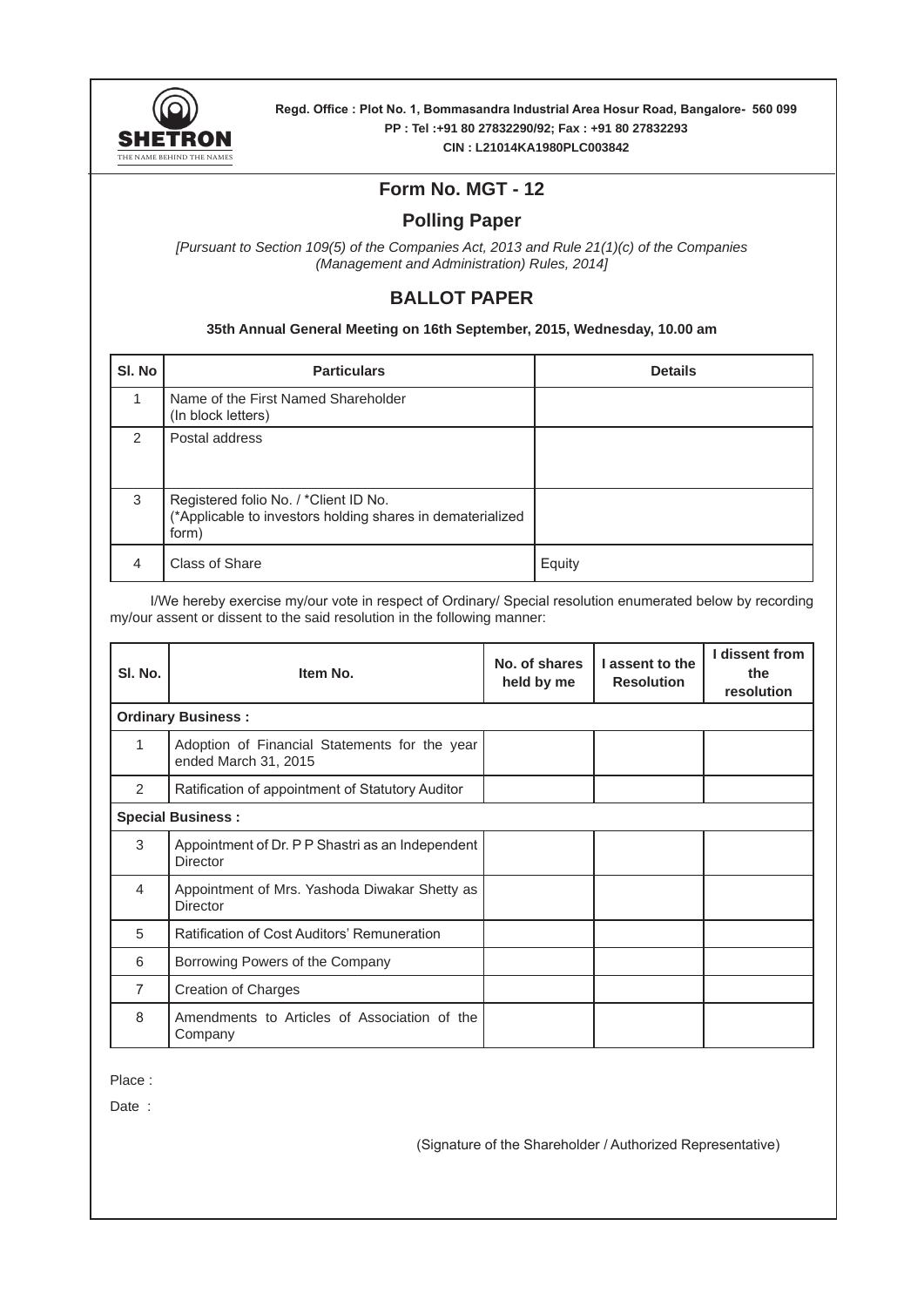## **INSTRUCTIONS**

- 1. This ballot paper is for the members who have voted through e-voting facility. A Member can opt for only one mode of voting i.e. either through e-voting or by ballot paper. If a Member casts votes in both the modes, then vote cast through e-voting shall prevail and ballot paper shall be treated as invalid.
- 2. Voting rights shall be reckoned on the paid up value of the shares registered in the name of the shareholders as on the cut-off date i.e., 9th September, 2015.
- 3. The vote should be cast either in favour or against by putting tick  $(\sqrt{})$  mark in the column provided for assent or dissent. Ballot paper bearing tick marks in both the columns will be treated as invalid. Please do not use Pencil.
- 4. This form should be completed and signed by the Member/Proxy holder as per the specimen signatures registered with the Company/Depository. In case of joint holding, this form should be completed and signed by the first named member.
- 5. Any cutting/overwriting on this Ballot paper should be signed by the shareholder/Proxy holder.
- 6. There will be only one Ballot Form for every Folio/DP ID Client ID irrespective of the number of Joint Holders.
- 7. Unsigned, incomplete, improperly or incorrectly tick marked Ballot paper will be rejected.
- 8. To avoid fraudulent transactions, the identity/signature of the Members holding shares in electronic/demat form is verified with the specimen signatures furnished by NSDL/CDSL and that of Members holding shares in physical form is verified as per the records of the Share Transfer Agent of the Company i.e. Integrated India Enterprises (India) Limited. Members are requested to keep the same updated.
- 9. Where the Ballot Form has been signed by an authorized representative of the body corporate/ trust/ society, etc. a certified copy of the relevant authorisation/board resolution to vote should accompany the Ballot Form.
- 10. The decision of Scrutinizer on the validity of the ballot paper and any other related matter shall be final.
- 11. The Scrutinizer will collate the votes downloaded from e-Voting system and votes cast through Ballot Paper to declare the final result for each of the resolutions enumerated above.
- 12. The results shall be declared after date of AGM of the Company. The results declared along with the Scrutinizer shall be placed on the Company's website: www.shetrongroup.com and on the website of CDSL www.evoting.csdl.com.within three (3) days of passing of the resolutions at the AGM of the Company and communicated to Bombay Stock Exchange.

 $\Leftrightarrow$   $\Leftrightarrow$   $\Leftrightarrow$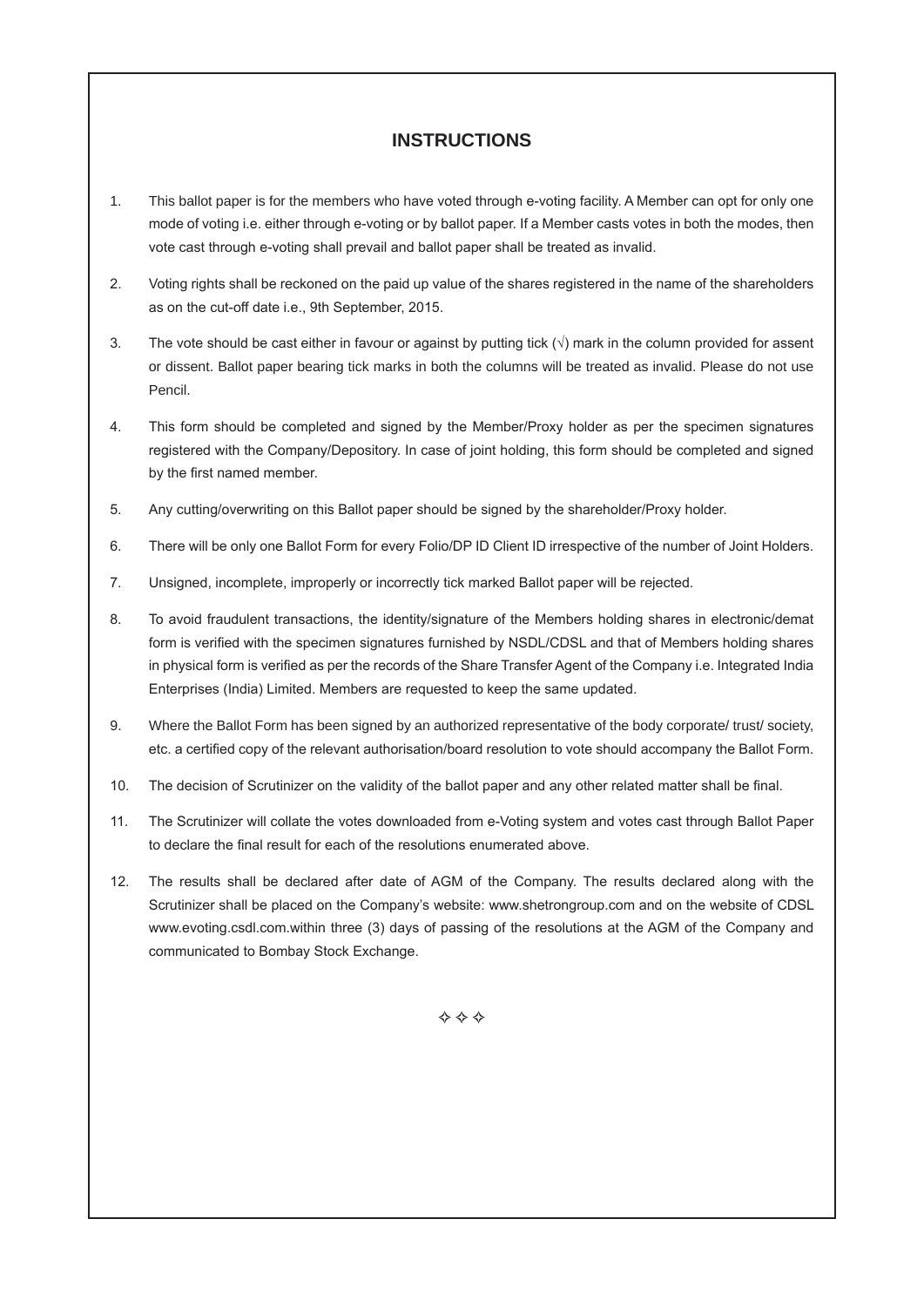